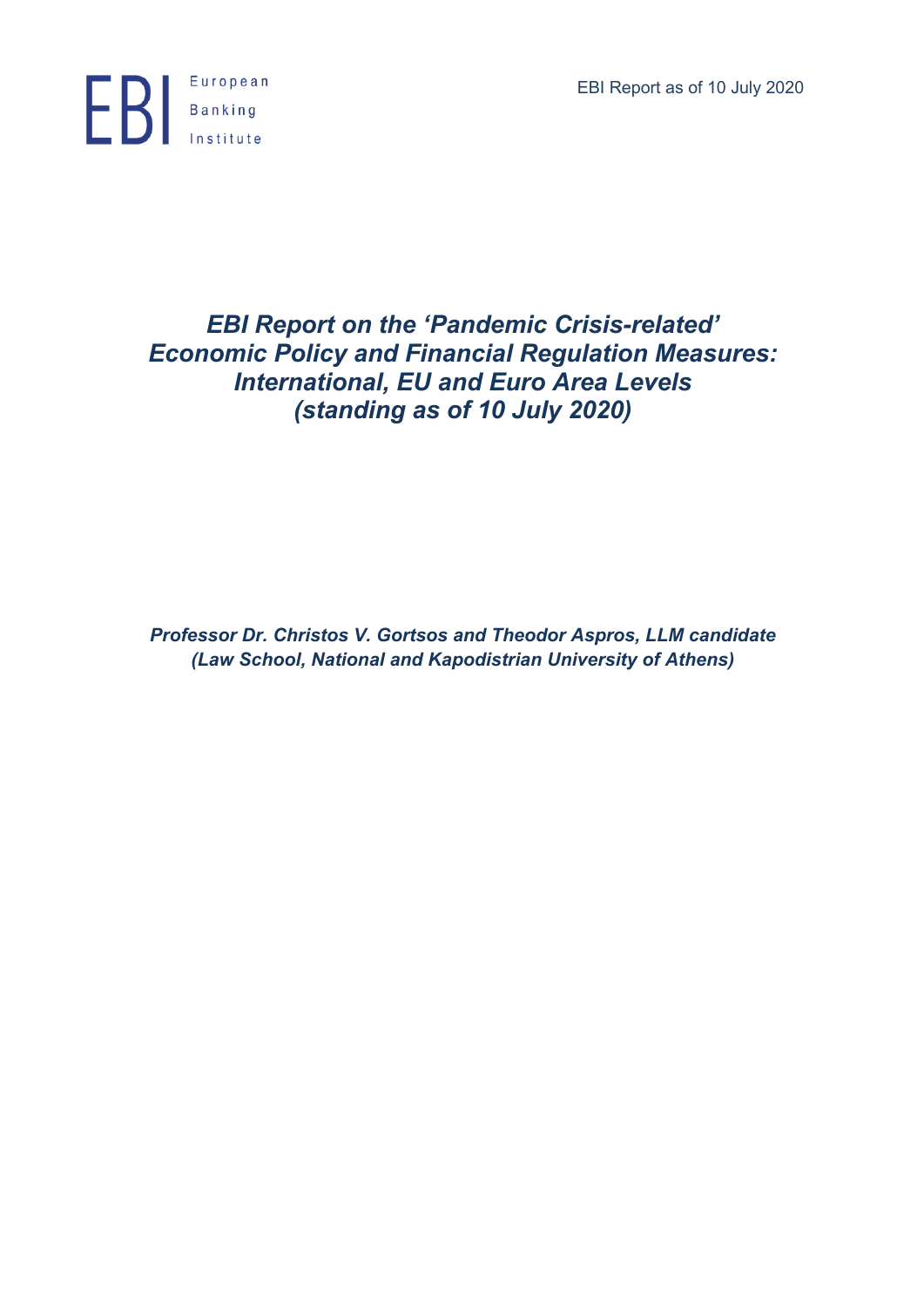**ED** Banking

## **TABLE OF CONTENTS**

## **I. Economic Policy Measures**

**A. Monetary Policy Measures: European Central Bank (ECB) – Eurosystem** 

## **B. Other Economic Policy Measures**

- 1. EU Council Eurogroup Reports and Statements
- 2. Council of the EU
- 3. European Parliament and Council of the EU
- 4. European Commission
	- Decisions and Regulations
	- Proposals for legislative acts
	- Communications / Guidelines / Recommendations
	- Other
- 5. European Stability Mechanism (ESM) NEW ENTRY
- 6. Measures taken by Member States
- 7. Organisation for Economic Co-operation and Development (OECD

## **II. Financial Stability – Banking Regulation**

#### **A. International Level**

- 1. Financial Stability Board (FSB)
- 2. Basel Committee on Banking Supervision (BCBS)
- 3. International Association of Deposit Insurers (IADI)

#### **B. EU – Euro Area Level**

- 1. ECB Single Supervisory Mechanism (SSM)
- 2. European Banking Authority (EBA)
- 3. Single Resolution Board (SRB)
- 4. European Systemic Risk Board (ESRB)

## **III. Capital Markets Regulation**

- **A. International Level: International Organization of Securities Commissions (IOSCO)**
- **B. EU Level: European Securities and Markets Authority (ESMA)**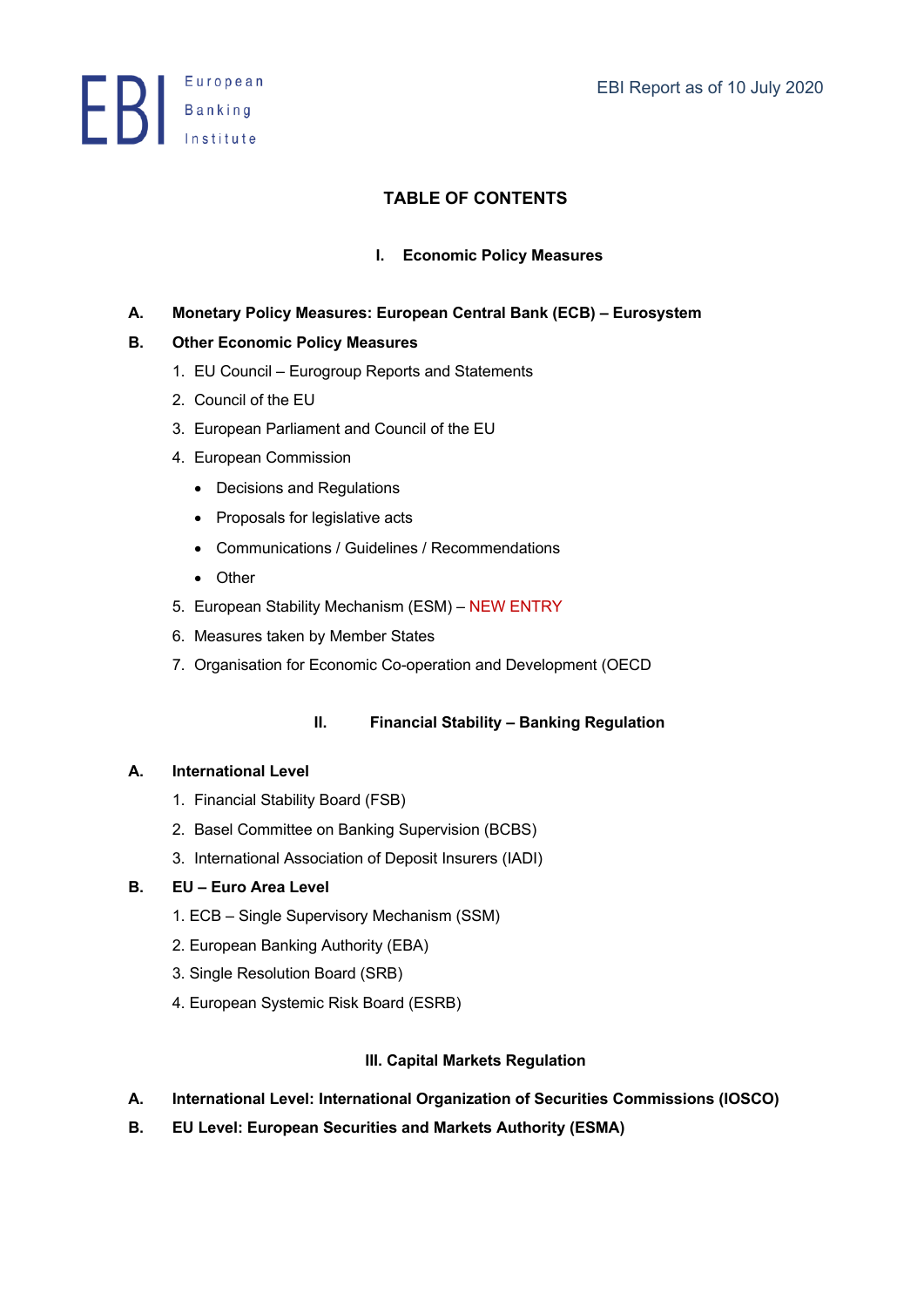#### **I. Economic Policy Measures**

**A. Monetary Policy Measures: European Central Bank (ECB) – Eurosystem**

New Eurosystem repo facility to provide euro liquidity to non-euro area central banks: https://www.ecb.europa.eu/press/pr/date/2020/html/ecb.pr200625~60373986e5.en.html **(25/6)**

Opinion of the ECB of 8 May 2020 on a proposal for a regulation on the establishment of a European instrument for temporary support to mitigate unemployment risks in an emergency (SURE) following the COVID-19 outbreak (CON/2020/14, OJ C 190, 8.6.2020, p. 1): https://eur-lex.europa.eu/legalcontent/EN/TXT/?uri=uriserv:OJ.C\_.2020.190.01.0001.01.ENG&toc=OJ:C:2020:190:TOC **(8/6)**

Monetary policy decisions:

https://www.ecb.europa.eu/press/pr/date/2020/html/ecb.mp200604~a307d3429c.en.html **(4/6)**

Guideline (EU) 2020/634 of the ECB of 7 May 2020 amending Guideline ECB/2014/31 on additional temporary measures relating to Eurosystem refinancing operations and eligibility of collateral (ECB/2020/29, OJ L 148, 11.5.2020, p. 10): https://eur-lex.europa.eu/legalcontent/EN/TXT/?uri=uriserv:OJ.L\_.2020.148.01.0010.01.ENG&toc=OJ:L:2020:148:FULL **(11/5)**

Decision (EU) 2020/614 of the European Central Bank of 30 April 2020 amending Decision (EU) 2019/1311 on a third series of targeted longer-term refinancing operations (ECB/2020/25, OJ L 141, 5.5.2020, p. 28): https://eur-lex.europa.eu/legal-

content/EN/TXT/?uri=uriserv:OJ.L\_.2020.141.01.0028.01.ENG&toc=OJ:L:2020:141:TOC **(5/5)**

ECB announces new pandemic emergency longer-term refinancing operations: https://www.ecb.europa.eu/press/pr/date/2020/html/ecb.pr200430\_1~477f400e39.en.html **(30/4)**

ECB recalibrates targeted lending operations to further support real economy: https://www.ecb.europa.eu/press/pr/date/2020/html/ecb.pr200430~fa46f38486.en.html **(30/4)**

ECB communication to reporting agents on the extension of deadlines for the reporting of statistical information in the context of COVID-19:

https://www.ecb.europa.eu/pub/pdf/other/ecb.200429\_extension\_deadlines\_statistical\_info\_covid~13f0c6dca 1.en.pdf?73e15e0d647950b36b682dc9dddbe5c5 **(29/4)**

ECB takes steps to mitigate impact of possible rating downgrades on collateral availability: https://www.ecb.europa.eu/press/pr/date/2020/html/ecb.pr200422\_1~95e0f62a2b.en.html **(22/4)**

Regulation (EU) 2020/533 of the European Central Bank of 15 April 2020 on the extension of deadlines for the reporting of statistical information (ECB/2020/23, OJ L 119, 17.4.2020, p. 15): https://eurlex.europa.eu/legal-content/EN/TXT/?uri=uriserv:OJ.L\_.2020.119.01.0015.01.ENG&toc=OJ:L:2020:119:FULL **(17/4)**

ECB communication to reporting agents on the collection of statistical information in the context of COVID-19: https://www.ecb.europa.eu/pub/pdf/other/ecb.200415\_communication\_reporting\_agents\_on\_statistical\_info\_c ovid~563fccc78b.en.pdf **(15/4)**

Guideline (EU) 2020/515 of the ECB of 7 April 2020 amending Guideline ECB/2014/31 on additional temporary measures relating to Eurosystem refinancing operations and eligibility of collateral (ECB/2020/21, OJ L 110I, 8.4.2020, p. 26): https://eur-lex.europa.eu/legalcontent/EN/TXT/?uri=uriserv:OJ.LI.2020.110.01.0026.01.ENG&toc=OJ:L:2020:110I:FULL **(8/4)**

Decision (EU) 2020/506 of the ECB of 7 April 2020 amending Guideline (EU) 2015/510 on the implementation of the Eurosystem monetary policy framework and Guideline (EU) 2016/65 on the valuation haircuts applied in the implementation of the Eurosystem monetary policy framework (ECB/2020/20, OJ L 109I, 7.4.2020, p. 1): https://eur-lex.europa.eu/legal-

content/EN/TXT/?uri=uriserv:OJ.LI.2020.109.01.0001.01.ENG&toc=OJ:L:2020:109I:FULL **(7/4)**

ECB announces package of temporary collateral easing measures: https://www.ecb.europa.eu/press/pr/date/2020/html/ecb.pr200407~2472a8ccda.en.html **(7/4)**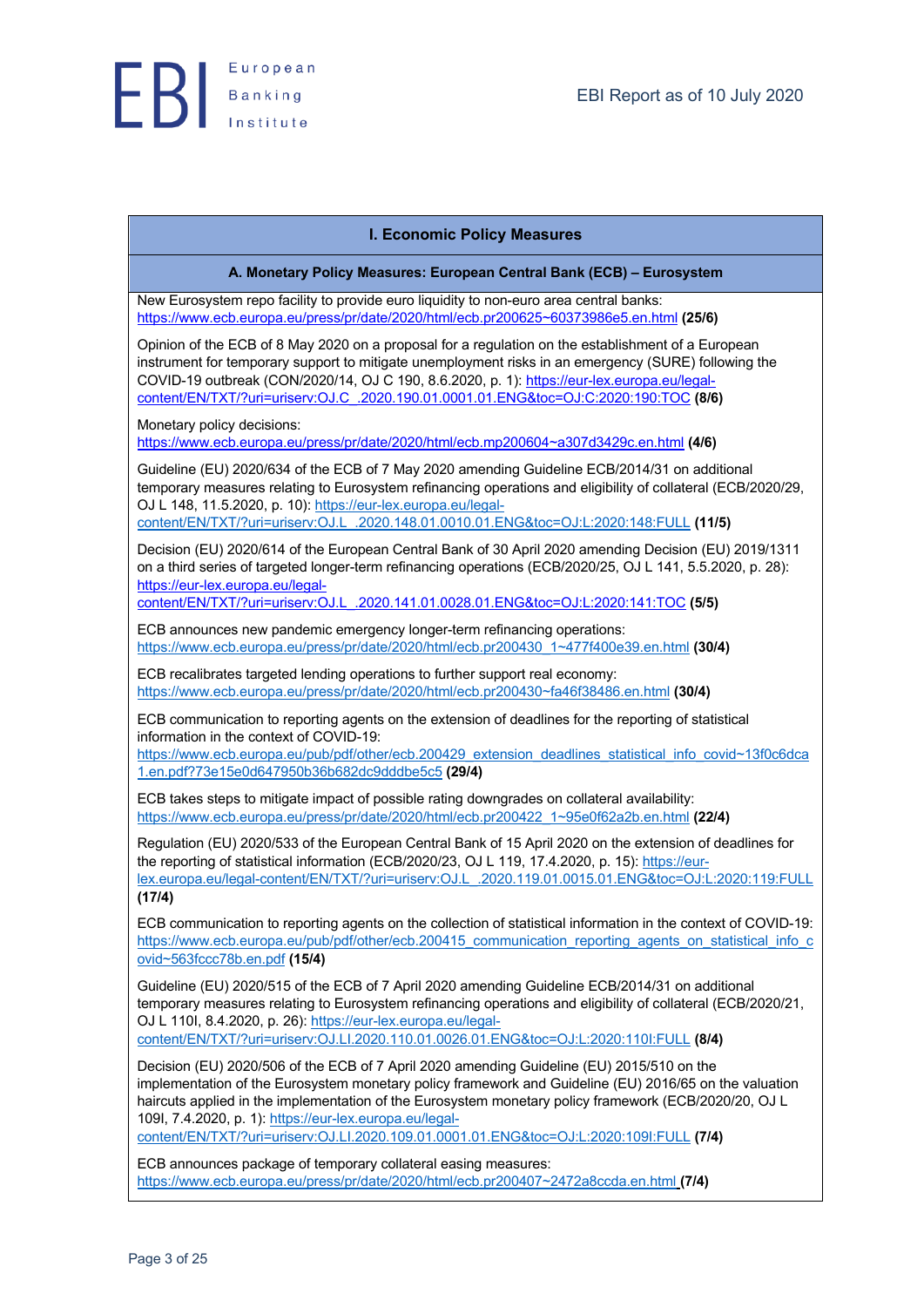

ECB extends review of its monetary policy strategy until mid-2021: https://www.ecb.europa.eu/press/pr/date/2020/html/ecb.pr200402~942a1358ee.en.html **(2/4)**

Decision (EU) 2020/441 of the ECB of 24 March 2020 amending Decision (EU) 2016/948 of the European Central Bank on the implementation of the corporate sector purchase programme (ECB/2020/18, OJ L 91, 25.3.2020, p. 5): https://eur-lex.europa.eu/legal-

content/EN/TXT/?uri=uriserv:OJ.L\_.2020.091.01.0005.01.ENG&toc=OJ:L:2020:091:FULL **(25/3)**

Decision (EU) 2020/440 of the ECB of 24 March 2020 on a temporary pandemic emergency purchase programme (ECB/2020/17, OJ L 91, 25.3.2020, p. 1): https://eur-lex.europa.eu/legalcontent/EN/TXT/?uri=uriserv:OJ.L\_.2020.091.01.0001.01.ENG&toc=OJ:L:2020:091:FULL **(25/3)**

Decision (EU) 2020/407 of the European Central Bank of 16 March 2020 amending Decision (EU) 2019/1311 on a third series of targeted longer-term refinancing operations (ECB/2020/13, OJ L 80, 17.3.2020, p. 23): https://eur-lex.europa.eu/legal-content/EN/TXT/?qid=1584535316067&uri=CELEX:32020D0407 **(17/3)**

ECB announces easing of conditions for targeted longer-term refinancing operations (TLTRO III): https://www.ecb.europa.eu/press/pr/date/2020/html/ecb.pr200312\_1~39db50b717.en.html **(12/3)**

ECB announces measures to support bank liquidity conditions and money market activity: https://www.ecb.europa.eu/press/pr/date/2020/html/ecb.pr200312\_2~06c32dabd1.en.html **(12/3)**

#### **B. Other Economic Policy Measures**

#### **1. EU Council – Eurogroup Reports and Statements**

Eurogroup Statement on the Pandemic Crisis Support: https://www.consilium.europa.eu/el/press/pressreleases/2020/05/08/eurogroup-statement-on-the-pandemic-crisis-supportn **(8/5)**

Conclusions of the President of the European Council following the video conference of the members of the European Council, 23 April 2020: https://www.consilium.europa.eu/en/press/pressreleases/2020/04/23/conclusions-by-president-charles-michel-following-the-video-conference-with-membersof-the-european-council-on-23-april-2020 **(23/4)**

Report on the comprehensive economic policy response to the COVID-19 pandemic: https://www.consilium.europa.eu/en/press/press-releases/2020/04/09/report-on-the-comprehensiveeconomic-policy-response-to-the-covid-19-pandemic **(9/4)**

Statement on COVID-19 economic policy response: https://www.consilium.europa.eu/en/press/pressreleases/2020/03/16/statement-on-covid-19-economic-policy-response **(16/3)**

#### **2. Council of the EU**

Council Recommendation (EU) 2020/912 of 30 June 2020 on the temporary restriction on non-essential travel into the EU and the possible lifting of such restriction (OJ L 208I, 1.7.2020, p. 1): https://eurlex.europa.eu/legal-content/EN/TXT/?uri=uriserv:OJ.LI.2020.208.01.0001.01.ENG&toc=OJ:L:2020:208I:TOC **(1/7)**

Council Directive (EU) 2020/876 of 24 June 2020 amending Directive 2011/16/EU to address the urgent need to defer certain time limits for the filing and exchange of information in the field of taxation because of the COVID-19 pandemic (OJ L 204, 26.6.2020, p. 46): https://eur-lex.europa.eu/legalcontent/EN/TXT/?uri=uriserv:OJ.L\_.2020.204.01.0046.01.ENG&toc=OJ:L:2020:204:TOC **(26/6)**

Council Decision (EU) 2020/768 of 9 June 2020 amending Decision (EU) 2016/915 as regards the reference period intended to be used for measuring the growth of CO2 emissions, to take account of the consequences of the COVID-19 pandemic in the context of CORSIA (OJ L 187, 12.6.2020, p. 10): https://eurlex.europa.eu/legalcontent/EN/TXT/?uri=uriserv:OJ.L\_.2020.187.01.0010.01.ENG&toc=OJ:L:2020: 187:TOC **(12/6)**

Council Decision (EU) 2020/702 of 20 May 2020 further extending the temporary derogation from the Council's Rules of Procedure introduced by Decision (EU) 2020/430 and extended by Decision (EU) 2020/556 in view of the travel difficulties caused by the COVID-19 pandemic in the Union (OJ L 165,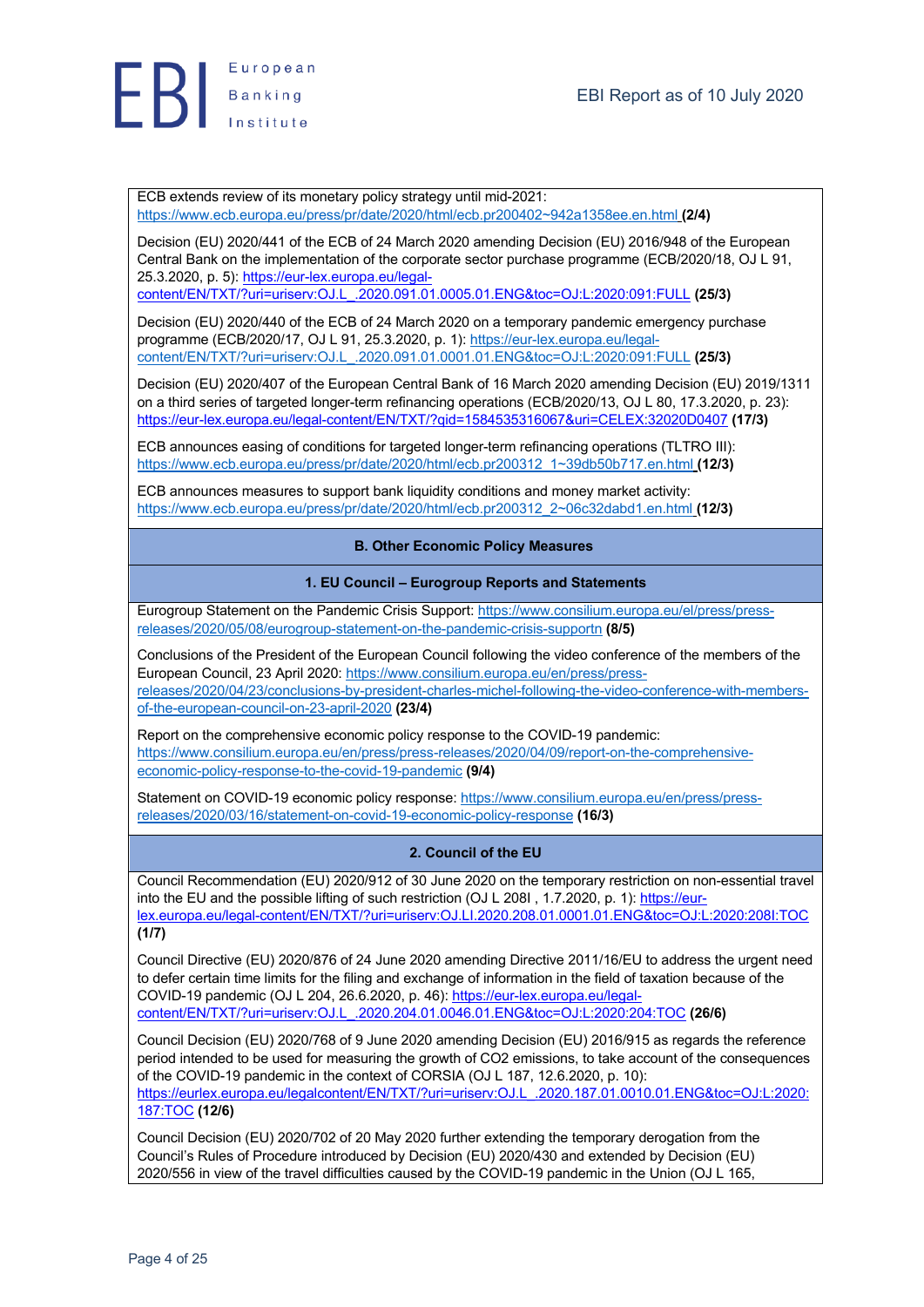

27.5.2020, p. 38): https://eur-lex.europa.eu/legalcontent/EN/TXT/?uri=uriserv:OJ.L\_.2020.165.01.0038.01.ENG&toc=OJ:L:2020:165:FULL **(27/5)**

Council Regulation (EU) 2020/699 of 25 May 2020 on temporary measures concerning the general meetings of European companies (SEs) and of European Cooperative Societies (SCEs) (OJ L 165, 27.5.2020, p. 25): https://eur-lex.europa.eu/legal-

content/EN/TXT/?uri=uriserv:OJ.L\_.2020.165.01.0025.01.ENG&toc=OJ:L:2020:165:FULL **(27/5)**

Council Regulation (EU) 2020/672 of 19 May 2020 on the establishment of a European instrument for temporary support to mitigate unemployment risks in an emergency (SURE) following the COVID-19 outbreak (OJ L 159, 20.5.2020, p. 1): https://eur-lex.europa.eu/legalcontent/EN/TXT/?uri=uriserv:OJ.L\_.2020.159.01.0001.01.ENG&toc=OJ:L:2020:159:TOC **(20/5)**

Council Regulation (EU) 2020/521 of 14 April 2020 activating the emergency support under Regulation (EU) 2016/369, and amending its provisions taking into account the COVID-19 outbreak (OJ L 117, 15.4.2020, p. 3): https://eur-lex.europa.eu/legal-content/EN/TXT/?uri=CELEX:32020R0521 **(15/4)**

Council conclusions on Covid-19 (OJ C 57, 20.2.2020, p. 4): https://eur-lex.europa.eu/legalcontent/EN/TXT/?uri=CELEX:52020XG0220(01) **(20/2)**

## **3. European Parliament and Council of the EU**

Regulation (EU) 2020/873 of the European Parliament and of the Council of 24 June 2020 amending Regulations (EU) No 575/2013 and (EU) 2019/876 as regards certain adjustments in response to the COVID-19 pandemic (OJ L 204, 26.6.2020, p. 4): https://eur-lex.europa.eu/legalcontent/EN/TXT/?uri=uriserv:OJ.L\_.2020.204.01.0004.01.ENG&toc=OJ:L:2020:204:TOC **(26/6)**

Regulation (EU) 2020/872 of the European Parliament and of the Council of 24 June 2020 amending Regulation (EU) No 1305/2013 as regards a specific measure to provide exceptional temporary support under the European Agricultural Fund for Rural Development (EAFRD) in response to the COVID-19 outbreak (OJ L 204, 26.6.2020, p. 1): https://eur-lex.europa.eu/legalcontent/EN/TXT/?uri=uriserv:OJ.L\_.2020.204.01.0001.01.ENG&toc=OJ:L:2020:204:TOC **(26/6)**

Decision (EU) 2020/701 of the European Parliament and of the Council of 25 May 2020 on providing macrofinancial assistance to enlargement and neighbourhood partners in the context of the COVID-19 pandemic (OJ L 165, 27.5.2020, p. 31): https://eur-lex.europa.eu/legalcontent/EN/TXT/?uri=uriserv:OJ.L\_.2020.165.01.0031.01.ENG&toc=OJ:L:2020:165:FULL **(27/5)**

Directive (EU) 2020/700 of the European Parliament and of the Council of 25 May 2020 amending Directives (EU) 2016/797 and (EU) 2016/798, as regards the extension of their transposition periods (OJ L 165, 27.5.2020, p. 27): https://eur-lex.europa.eu/legal-

content/EN/TXT/?uri=uriserv:OJ.L\_.2020.165.01.0027.01.ENG&toc=OJ:L:2020:165:FULL **(27/5)**

Regulation (EU) 2020/698 of the European Parliament and of the Council of 25 May 2020 laying down specific and temporary measures in view of the COVID-19 outbreak concerning the renewal or extension of certain certificates, licences and authorisations and the postponement of certain periodic checks and periodic training in certain areas of transport legislation ( OJ L 165, 27.5.2020, p. 10): https://eur-lex.europa.eu/legalcontent/EN/TXT/?uri=uriserv:OJ.L\_.2020.165.01.0010.01.ENG&toc=OJ:L:2020:165:FULL **(27/5)**

Regulation (EU) 2020/697 of the European Parliament and of the Council of 25 May 2020 amending Regulation (EU) 2017/352, so as to allow the managing body of a port or the competent authority to provide flexibility in respect of the levying of port infrastructure charges in the context of the COVID-19 outbreak (OJ L 165, 27.5.2020, p. 7): https://eur-lex.europa.eu/legal-

content/EN/TXT/?uri=uriserv:OJ.L\_.2020.165.01.0007.01.ENG&toc=OJ:L:2020:165:FULL **(27/5)**

Regulation (EU) 2020/696 of the European Parliament and of the Council of 25 May 2020 amending Regulation (EC) No 1008/2008 on common rules for the operation of air services in the Community in view of the COVID-19 pandemic (OJ L 165, 27.5.2020, p. 1): https://eur-lex.europa.eu/legalcontent/EN/TXT/?uri=uriserv%3AOJ.L\_.2020.165.01.0001.01.ENG&toc=OJ%3AL%3A2020%3A165%3AFUL L **(27/5)**

Regulation (EU) 2020/560 of the European Parliament and of the Council of 23 April 2020 amending Regulations (EU) No 508/2014 and (EU) No 1379/2013 as regards specific measures to mitigate the impact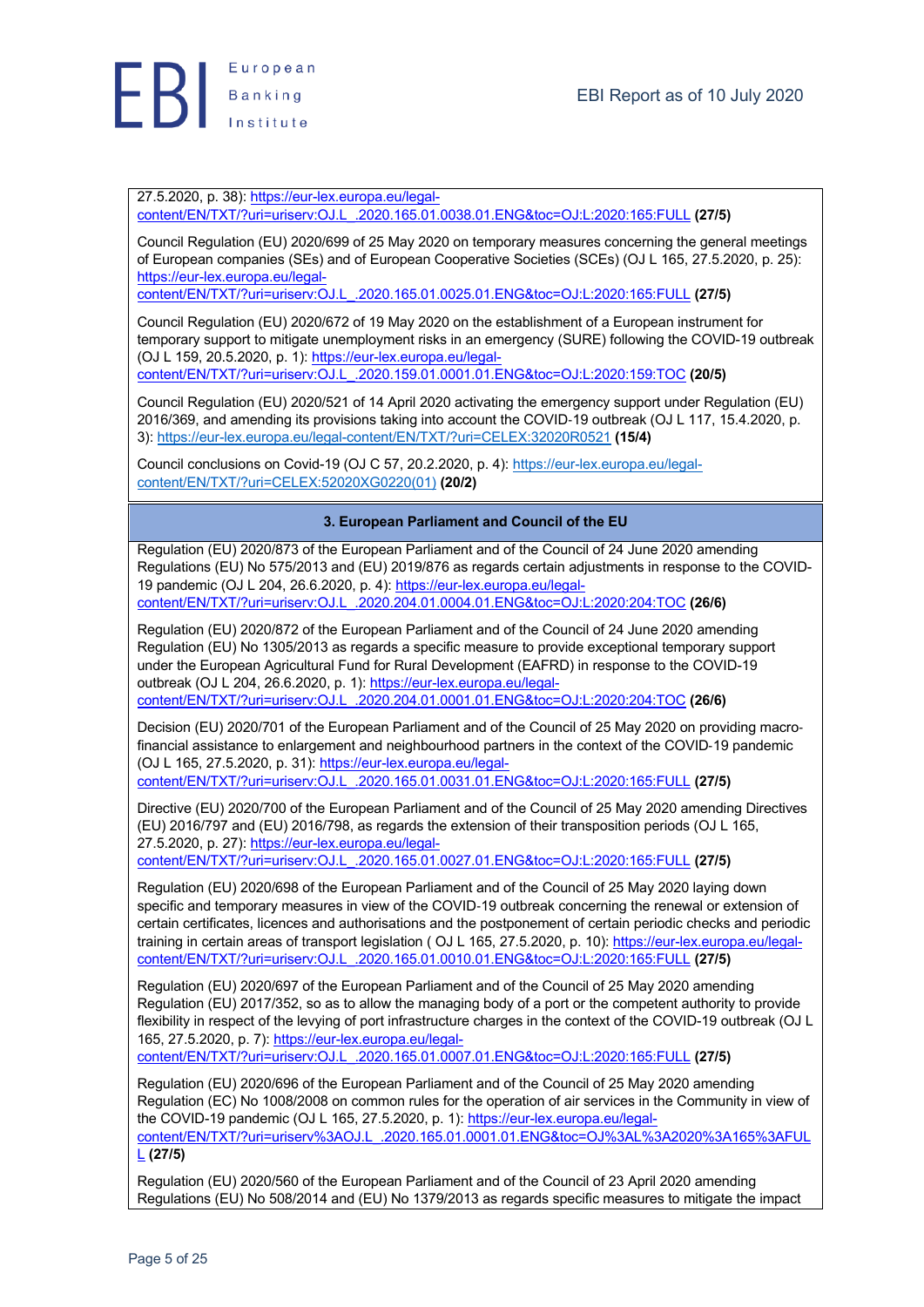

of the COVID-19 outbreak in the fishery and aquaculture sector (OJ L 130, 24.4.2020, p. 11): https://eurlex.europa.eu/legal-content/EN/TXT/?uri=CELEX:32020R0560 **(24/4)**

Regulation (EU) 2020/558 of the European Parliament and of the Council of 23 April 2020 amending Regulations (EU) No 1301/2013 and (EU) No 1303/2013 as regards specific measures to provide exceptional flexibility for the use of the European Structural and Investments Funds in response to the COVID-19 outbreak (OJ L 130, 24.4.2020, p. 1): https://eur-lex.europa.eu/legalcontent/EN/TXT/?uri=CELEX:32020R0558 **(24/4)**

Regulation (EU) 2020/558 of the European Parliament and of the Council of 23 April 2020 amending Regulations (EU) No 1301/2013 and (EU) No 1303/2013 as regards specific measures to provide exceptional flexibility for the use of the European Structural and Investments Funds in response to the COVID-19 outbreak: https://eur-lex.europa.eu/eli/reg/2020/558/oj (OJ L 130, 24.4.2020, p.1) **(24/4)**

Regulation (EU) 2020/559 of the European Parliament and of the Council of 23 April 2020 amending Regulation (EU) No 223/2014 as regards the introduction of specific measures for addressing the outbreak of COVID-19 (OJ L 130, 24.4.2020, p. 7): https://eur-lex.europa.eu/legalcontent/EN/TXT/?uri=CELEX:32020R0559 **(24/4)**

Decision (EU) 2020/547 of the European Parliament and of the Council of 17 April 2020 on the mobilisation of the Contingency Margin in 2020 to provide emergency assistance to Member States and further reinforce the Union Civil Protection Mechanism/rescEU in response to the COVID-19 outbreak (OJ L 125, 21.4.2020, p. 5): https://eur-lex.europa.eu/legal-content/EN/TXT/?uri=CELEX:32020D0547 **(21/4)**

Decision (EU) 2020/546 of the European Parliament and of the Council of 17 April 2020 on the mobilisation of the Flexibility Instrument to finance immediate budgetary measures in the context of the COVID-19 outbreak (OJ L 125, 21.4.2020, p. 3): https://eur-lex.europa.eu/legal-content/EN/TXT/?uri=CELEX:32020D0546 **(21/4)**

Decision (EU) 2020/545 of the European Parliament and of the Council of 17 April 2020 on the mobilisation of the Flexibility Instrument to finance immediate budgetary measures in the context of the COVID-19 outbreak and a reinforcement of the European Public Prosecutor's Office (OJ L 125, 21.4.2020, p. 1): https://eurlex.europa.eu/legal-content/EN/TXT/?uri=CELEX:32020D0545 **(21/4)**

Regulation (EU) 2020/461 of the European Parliament and of the Council of 30 March 2020 amending Council Regulation (EC) No 2012/2002 in order to provide financial assistance to Member States and to countries negotiating their accession to the Union that are seriously affected by a major public health emergency (OJ L 99, 31.3.2020, p. 9): https://eur-lex.europa.eu/legalcontent/EN/TXT/?uri=CELEX:32020R0461 **(31/3)**

Regulation (EU) 2020/460 of the European Parliament and of the Council of 30 March 2020 amending Regulations (EU) No 1301/2013, (EU) No 1303/2013 and (EU) No 508/2014 as regards specific measures to mobilise investments in the healthcare systems of Member States and in other sectors of their economies in response to the COVID-19 outbreak (Coronavirus Response Investment Initiative) (OJ L 99, 31.3.2020, p. 5): https://eur-lex.europa.eu/legal-content/EN/TXT/?uri=CELEX:32020R0460 **(31/3)**

Regulation (EU) 2020/459 of the European Parliament and of the Council of 30 March 2020 amending Council Regulation (EEC) No 95/93 on common rules for the allocation of slots at Community airports (OJ L 99, 31.3.2020, p. 1): https://eur-lex.europa.eu/legal-content/EN/TXT/?uri=CELEX:32020R0459 **(31/3)**

## **4. European Commission**

#### **Decisions and Regulations**

Commission Implementing Regulation (EU) 2020/977 of 7 July 2020 derogating from Regulations (EC) No 889/2008 and (EC) No 1235/2008 as regards controls on the production of organic products due to the COVID-19 pandemic (OJ L 217, 8.7.2020, p. 1): https://eur-lex.europa.eu/legalcontent/EN/TXT/?uri=uriserv:OJ.L\_.2020.217.01.0001.01.ENG&toc=OJ:L:2020:217:TOC **(8/7)**

Commission Implementing Regulation (EU) 2020/910 of 30 June 2020 amending Implementing Regulations (EU) 2015/1998, (EU) 2019/103 and (EU) 2019/1583 as regards the re-designation of airlines, operators and entities providing security controls for cargo and mail arriving from third countries, as well as the postponement of certain regulatory requirements in the area of cybersecurity, background check, explosive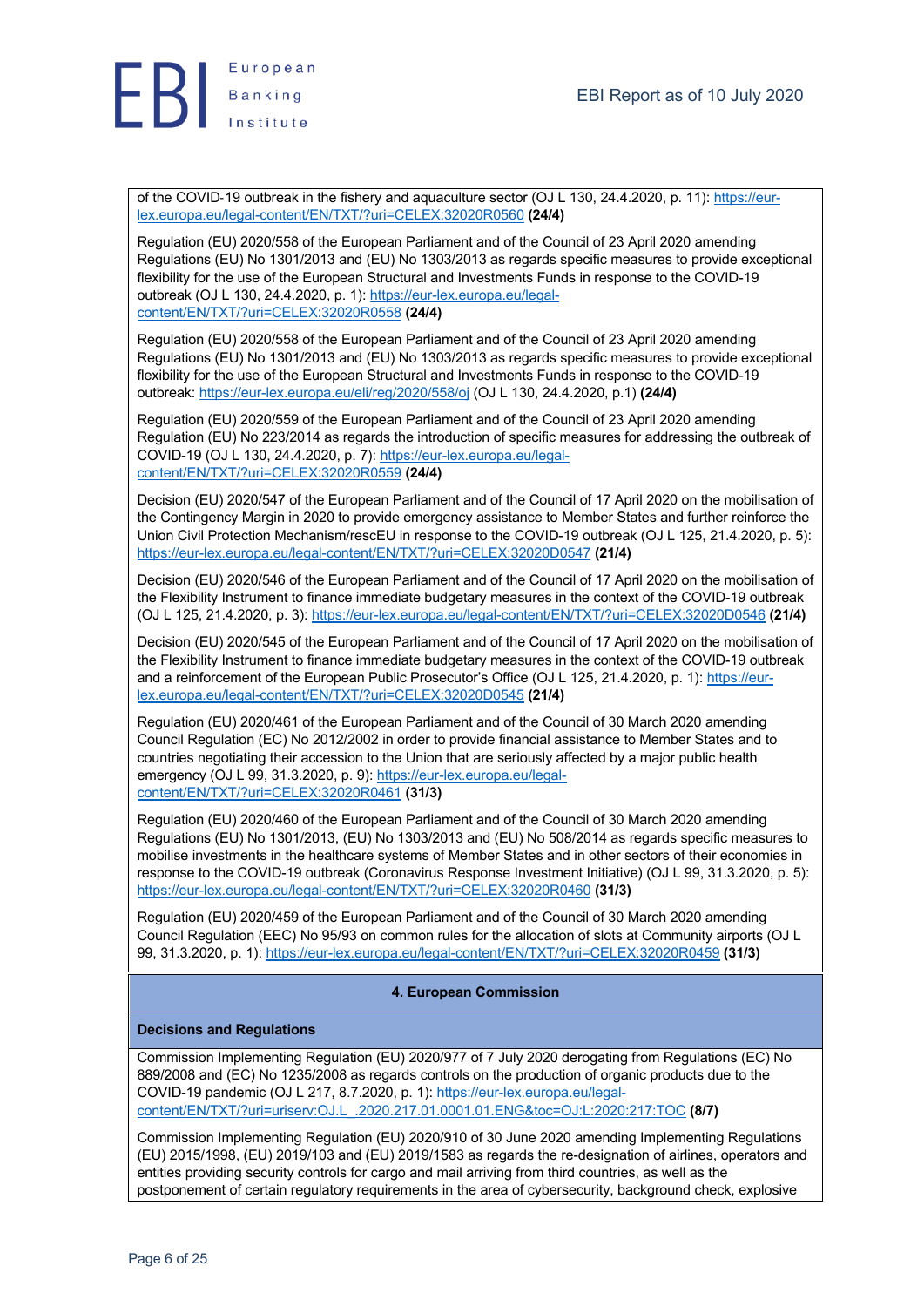

detection systems equipment standards, and explosive trace detection equipment, because of the COVID-19 pandemic (OJ L 208, 1.7.2020, p. 43): https://eur-lex.europa.eu/legalcontent/EN/TXT/?uri=uriserv:OJ.L\_.2020.208.01.0043.01.ENG&toc=OJ:L:2020:208:TOC **(1/7)**

Commission Implementing Regulation (EU) 2020/891 of 26 June 2020 amending Implementing Regulation (EU) No 447/2014 as regards specific provisions to align the provisions for the implementation of crossborder cooperation programmes financed under the Instrument for Pre-accession Assistance (IPA) with specific measures in response to the COVID-19 pandemic (OJ L 206, 30.6.2020, p. 3): https://eurlex.europa.eu/legal-content/EN/TXT/?uri=uriserv:OJ.L\_.2020.206.01.0003.01.ENG&toc=OJ:L:2020:206:TOC **(30/6)**

Commission Delegated Regulation (EU) 2020/884 of 4 May 2020 derogating in respect of the year 2020 from Delegated Regulation (EU) 2017/891 as regards the fruit and vegetables sector and from Delegated Regulation (EU) 2016/1149 as regards the wine sector in connection with the COVID-19 pandemic (OJ L 205, 29.6.2020, p. 1): https://eur-

lex.europa.eu/legalcontent/EN/TXT/?uri=uriserv:OJ.L\_.2020.205.01.0001.01.ENG&toc=OJ:L:2020:205:TOC **(29/6)**

Commission Implementing Regulation (EU) 2020/879 of 23 June 2020 amending Implementing Regulation (EU) No 897/2014 as regards specific provisions to align the provisions for the implementation of crossborder cooperation programmes financed under the European Neighbourhood Instrument with specific measures in response to the COVID-19 pandemic (OJ L 203, 26.6.2020, p. 59): https://eurlex.europa.eu/legal-content/EN/TXT/?uri=uriserv:OJ.L\_.2020.203.01.0059.01.ENG&toc=OJ:L:2020:203:TOC **(26/6)**

Commission Delegated Regulation (EU) 2020/866 of 28 May 2020 amending Delegated Regulation (EU) 2016/101 supplementing Regulation (EU) No 575/2013 of the European Parliament and of the Council with regard to regulatory technical standards for prudent valuation under Article 105(14) of Regulation (EU) No 575/2013 (OJ L 201, 25.6.2020, p. 1): https://eur-

lex.europa.eu/legalcontent/EN/TXT/?uri=uriserv:OJ.L\_.2020.201.01.0001.01.ENG&toc=OJ:L:2020:201:TOC **(25/6)**

Commission Implementing Regulation (EU) 2020/746 of 4 June 2020 amending Implementing Regulation (EU) 2019/947 as regards postponing dates of application of certain measures in the context of the COVID-19 pandemic (OJ L 176, 5.6.2020, p. 13): https://eur-lex.europa.eu/legalcontent/EN/TXT/?uri=uriserv:OJ.L\_.2020.176.01.0013.01.ENG&toc=OJ:L:2020:176:TOC **(5/6)**

Commission Implementing Regulation (EU) 2020/745 of 4 June 2020 amending Regulation (EU) 2018/1042 as regards postponing dates of application of certain measures in the context of the COVID-19 pandemic (OJ L 176, 5.6.2020, p. 11): https://eur-lex.europa.eu/legal-

content/EN/TXT/?uri=uriserv:OJ.L\_.2020.176.01.0011.01.ENG&toc=OJ:L:2020:176:TOC **(5/6)**

Commission Implementing Regulation (EU) 2020/568 of 23 April 2020 making the exportation of certain products subject to the production of an export authorization (OJ L 129, 24.4.2020, p. 7): https://eurlex.europa.eu/legal-content/EN/TXT/?uri=CELEX:32020R0568 **(24/4)**

Commission Decision (EU) 2020/491 of 3 April 2020 on relief from import duties and VAT exemption on importation granted for goods needed to combat the effects of the COVID-19 outbreak during 2020 (OJ L 103I , 3.4.2020, p. 1): https://eur-lex.europa.eu/legal-content/EN/TXT/?uri=CELEX:32020D0491 **(3/4)**

Commission Implementing Regulation (EU) 2020/466 of 30 March 2020 on temporary measures to contain risks to human, animal and plant health and animal welfare during certain serious disruptions of Member States' control systems due to coronavirus disease (COVID-19) (OJ L 98, 31.3.2020, p. 30): https://eurlex.europa.eu/legal-content/EN/TXT/?uri=CELEX:32020R0466 **(31/3)**

Commission Implementing Decision (EU) 2020/452 of 26 March 2020 amending Implementing Decision (EU) 2019/570 as regards capacities established to respond to low probability risks with a high impact (OJ L 94I , 27.3.2020, p. 1): https://eur-lex.europa.eu/legal-content/EN/TXT/?uri=CELEX:32020D0452 **(27/3)**

Commission Implementing Decision (EU) 2020/414 of 19 March 2020 amending Implementing Decision (EU) 2019/570 as regards medical stockpiling rescEU capacities (OJ L 82I , 19.3.2020, p. 1): https://eurlex.europa.eu/legal-content/EN/TXT/?uri=CELEX:32020D0414 **(19/3)**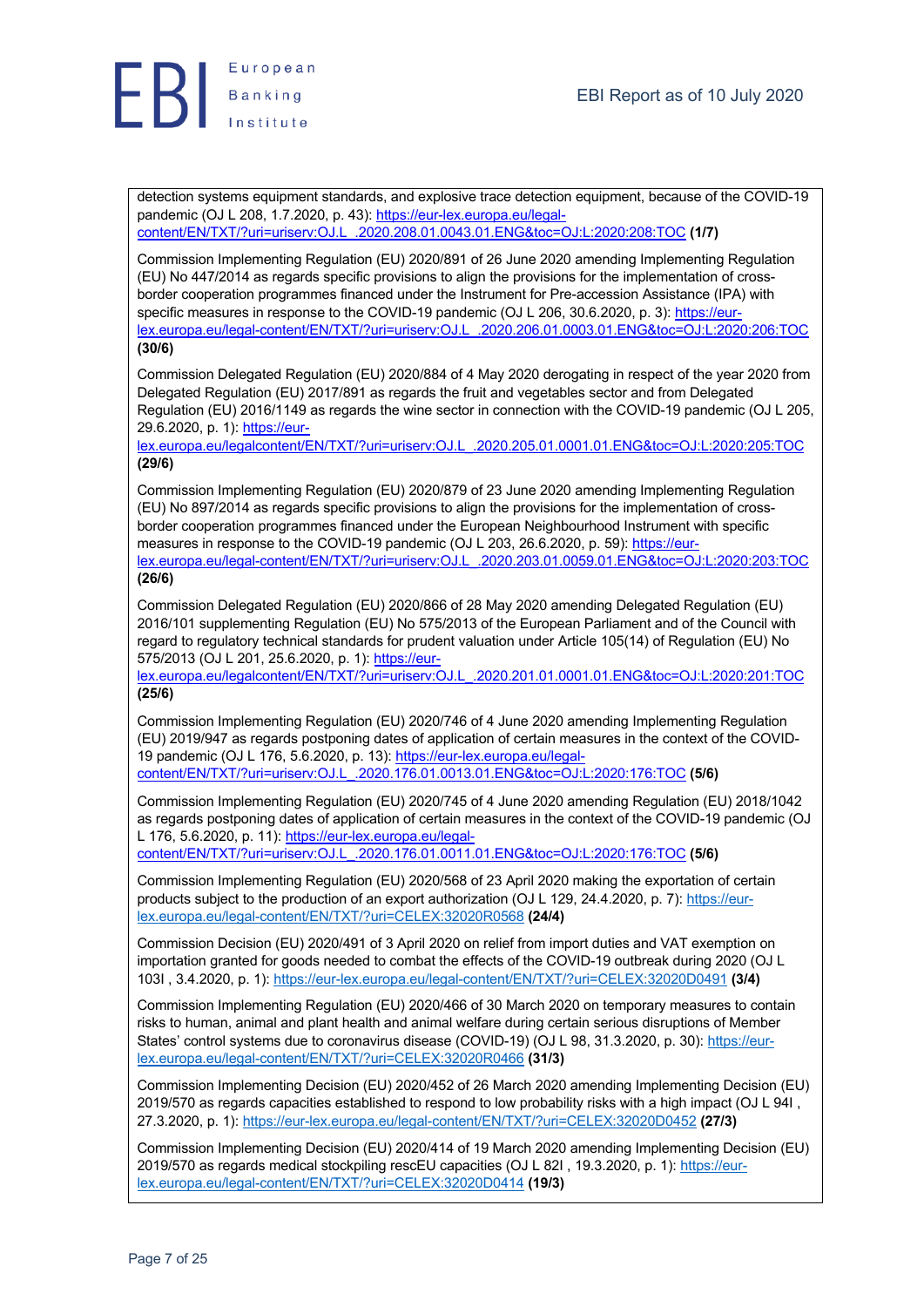

Commission Implementing Regulation (EU) 2020/402 of 14 March 2020 making the exportation of certain products subject to the production of an export authorisation (OJ L 077I, 15.3.2020, p. 1): https://eurlex.europa.eu/legal-content/EN/TXT/?uri=CELEX%3A02020R0402-20200321 **(15/3)**

#### **Proposals for legislative acts**

Commission Regulation (EU) …/… of 2.7.2020 amending Regulation (EU) No 1407/2013 as regards its prolongation and amending Regulation (EU) No 651/2014 as regards its prolongation and relevant adjustments (C 2020 4349 final):

https://ec.europa.eu/competition/state\_aid/what\_is\_new/prolongation\_gber\_deminimis\_en.pdf **(2/7)**

Proposal for a Council Regulation establishing a European Union Recovery Instrument to support the recovery in the aftermath of the COVID-19 pandemic (COM 2020 441 final):

https://ec.europa.eu/info/sites/info/files/about\_the\_european\_commission/eu\_budget/com\_2020\_441\_en\_act \_part1\_v13.pdf **(28/5)**

Proposal for a Regulation of the European Parliament and of the Council amending Regulation (EU) No 223/2014 as regards the introduction of specific measures for addressing the COVID-19 crisis (COM 2020 223 final): https://ec.europa.eu/info/sites/info/files/com\_2020\_223\_2\_en\_act\_part1\_v8.pdf **(28/5)**

Amended proposal for a Regulation of the European Parliament and of the Council establishing the Just Transition Fund (COM 2020 460 final):

https://ec.europa.eu/info/sites/info/files/about\_the\_european\_commission/eu\_budget/com\_2020\_460\_en\_act \_v6.pdf **(28/5)**

Proposal for a Regulation of the European Parliament and of the Council establishing a Recovery and Resilience Facility (COM 2020 408 final):

https://ec.europa.eu/info/sites/info/files/com\_2020\_408\_en\_act\_part1\_v9.pdf **(28/5)**

Proposal for a Regulation of the European Parliament and of the Council establishing a Technical Support Instrument (COM 2020 409 final):

https://ec.europa.eu/info/sites/info/files/about\_the\_european\_commission/eu\_budget/com\_2020\_409\_en\_act \_part1\_v7.pdf **(28/5)**

Amended proposal for a Regulation of the European Parliament and of the Council on the European Social Fund Plus (ESF+) (COM 2020 447 final):

https://ec.europa.eu/info/sites/info/files/about\_the\_european\_commission/eu\_budget/com\_2020\_447\_en\_act \_9.pdf **(28/5)**

Proposal for a Regulation of the European Parliament and of the Council amending Regulation (EU) No 1303/2013 as regards exceptional additional resources and implementing arrangements under the Investment for growth and jobs goal to provide assistance for fostering crisis repair in the context of the COVID-19 pandemic and preparing a green, digital and resilient recovery of the economy (REACT-EU) (COM 2020 451 final): https://ec.europa.eu/info/sites/info/files/com\_2020\_451\_act\_v8.pdf **(28/5)**

Amended proposal for a Regulation of the European Parliament and of the Council on the European Regional Development Fund and on the Cohesion Fund (COM 2020 452 final): https://ec.europa.eu/info/sites/info/files/com\_2020\_452\_en\_act\_v8.pdf **(28/5)**

Proposal for a Regulation of the European Parliament and of the Council on the public sector loan facility under the Just Transition Mechanism (COM 2020 453 final):

https://ec.europa.eu/info/sites/info/files/about\_the\_european\_commission/eu\_budget/com2020\_453\_en\_act part1\_v10.pdf **(28/5)**

Amended proposal for a Regulation of the European Parliament and of the Council laying down common provisions on the European Regional Development Fund, the European Social Fund Plus, the Cohesion Fund, the Just Transition Fund and the European Maritime and Fisheries Fund and financial rules for those and for the Asylum and Migration Fund, the Internal Security Fund and the Border Management and Visa Instrument (COM 2020 450 final): https://ec.europa.eu/info/sites/info/files/com2020\_450\_en\_act\_part1\_v8.pdf **(28/5)**

Proposal for a Regulation of the European Parliament and of the Council on the establishment of a Programme for the Union's action in the field of health –for the period 2021-2027 and repealing Regulation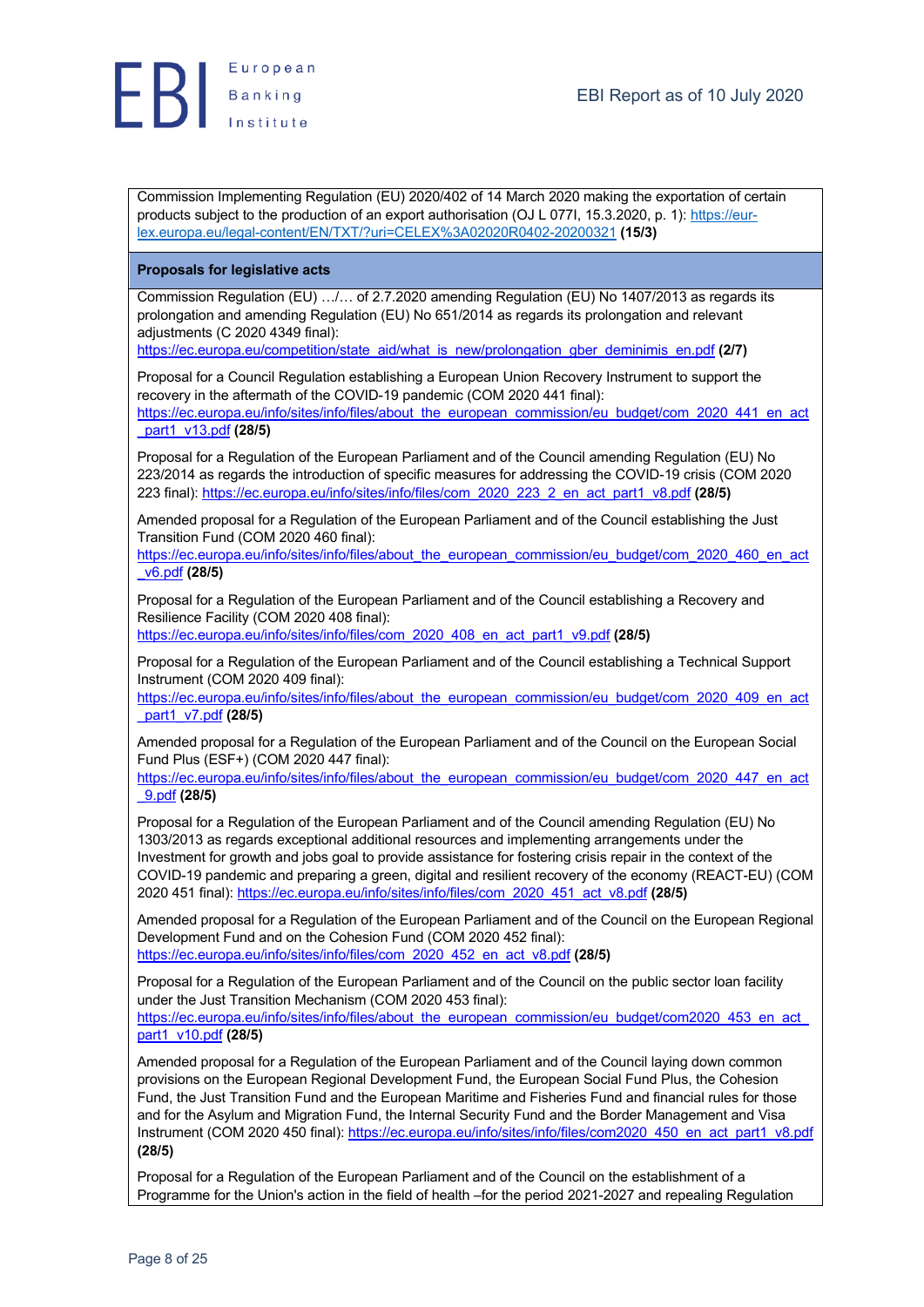

(EU) No 282/2014 ("EU4Health Programme") (COM 2020 405 final): https://ec.europa.eu/info/sites/info/files/com\_2020\_405\_en\_act\_v11.pdf **(28/5)**

Proposal for a Regulation of the European Parliament and of the Council amending Regulations (EU) No 575/2013 and (EU) 2019/876 as regards adjustments in response to the COVID-19 pandemic (COM/2020/310 final): https://ec.europa.eu/finance/docs/law/200428-banking-package-proposal\_en.pdf **(28/4)**

Proposal for a Regulation of the European Parliament and of the Council amending Regulation (EU) 2017/745 on medical devices as regards the dates of application of certain of its provisions (COM/2020/144 final): https://eur-lex.europa.eu/legal-content/EN/TXT/?uri=CELEX:52020PC0144 **(3/4)**

Proposal for a Decision of the European Parliament and of the Council amending Decision (EU) 2020/265 as regards adjustments to the amounts mobilised from the Flexibility Instrument for 2020 to be used for migration, refugee inflows and security threats, for immediate measures in the framework of the COVID-19 outbreak and for reinforcement of the European Public Prosecutor's Office (COM/2020/171 final): https://eurlex.europa.eu/legal-content/EN/TXT/?uri=CELEX:52020PC0171 **(2/4)**

Proposal for a Regulation of the European Parliament and of the Council amending Regulation (EU) No 223/2014 as regards the introduction of specific measures for addressing the COVID-19 crisis (COM/2020/141 final): https://eur-lex.europa.eu/legal-content/EN/TXT/?uri=CELEX:52020PC0141 **(2/4)**

Proposal for a Decision of the European Parliament and of the Council on the mobilisation of the Contingency Margin in 2020 to provide emergency assistance to Member States and further reinforce the Union Civil Protection Mechanism/rescEU in response to the COVID-19 outbreak (COM/2020/172 final): https://ec.europa.eu/info/sites/info/files/dab\_2-2020\_-\_emergency\_support\_instrument\_esi\_0.pdf **(2/4)**

Proposal for a Council Regulation amending Regulation (EU, Euratom) No 1311/2013 laying down the multiannual financial framework for the years 2014-2020 (COM/2020/174 final): https://ec.europa.eu/info/sites/info/files/com174final - en - proposal amendment mff regulation 2014-2020.pdf **(2/4)**

Proposal for a Council Regulation on the establishment of a European instrument for temporary support to mitigate unemployment risks in an emergency (SURE) following the COVID-19 outbreak (COM/2020/139 final): https://eur-lex.europa.eu/legal-content/EN/TXT/?qid=1586858565026&uri=CELEX:52020PC0139 **(2/4)**

Proposal for a Regulation of the European Parliament and of the Council amending Regulation (EU) No 1303/2013 and Regulation (EU) No 1301/2013 as regards specific measures to provide exceptional flexibility for the use of the European Structural and Investments Funds in response to the COVID-19 outbreak (COM/2020/138 final): https://eur-lex.europa.eu/legalcontent/EN/TXT/?qid=1586858565026&uri=CELEX:52020PC0138 **(2/4)**

#### **Communications / Guidelines / Recommendations**

Notice of information on postponement of entry into application of MiFIR open access provisions with regard to exchange-traded derivatives (OJ C 219I , 3.7.2020, p. 1): https://eur-lex.europa.eu/legalcontent/EN/TXT/?uri=uriserv:OJ.CI.2020.219.01.0001.01.ENG&toc=OJ:C:2020:219I:TOC **(3/7)**

Communication from the Commission: Third amendment to the Temporary Framework for State aid measures to support the economy in the current COVID-19 outbreak (OJ C 218, 2.7.2020, p. 3): https://eurlex.europa.eu/legal-content/EN/TXT/?uri=uriserv:OJ.C\_.2020.218.01.0003.01.ENG&toc=OJ:C:2020:218:TOC **(2/7)**

Communication from The Commission concerning the prolongation and the amendments of the Guidelines on Regional State Aid for 2014-2020, Guidelines on State Aid to Promote Risk Finance Investments, Guidelines on State Aid for Environmental Protection and Energy 2014-2020, Guidelines on State aid for rescuing and restructuring non-financial undertakings in difficulty, Communication on the Criteria for the Analysis of the Compatibility with the Internal Market of State Aid to Promote the Execution of Important Projects of Common European Interest, Communication from the Commission - Framework for State aid for research and development and innovation and Communication from the Commission to the Member States on the application of Articles 107 and 108 of the Treaty on the Functioning of the European Union to short-term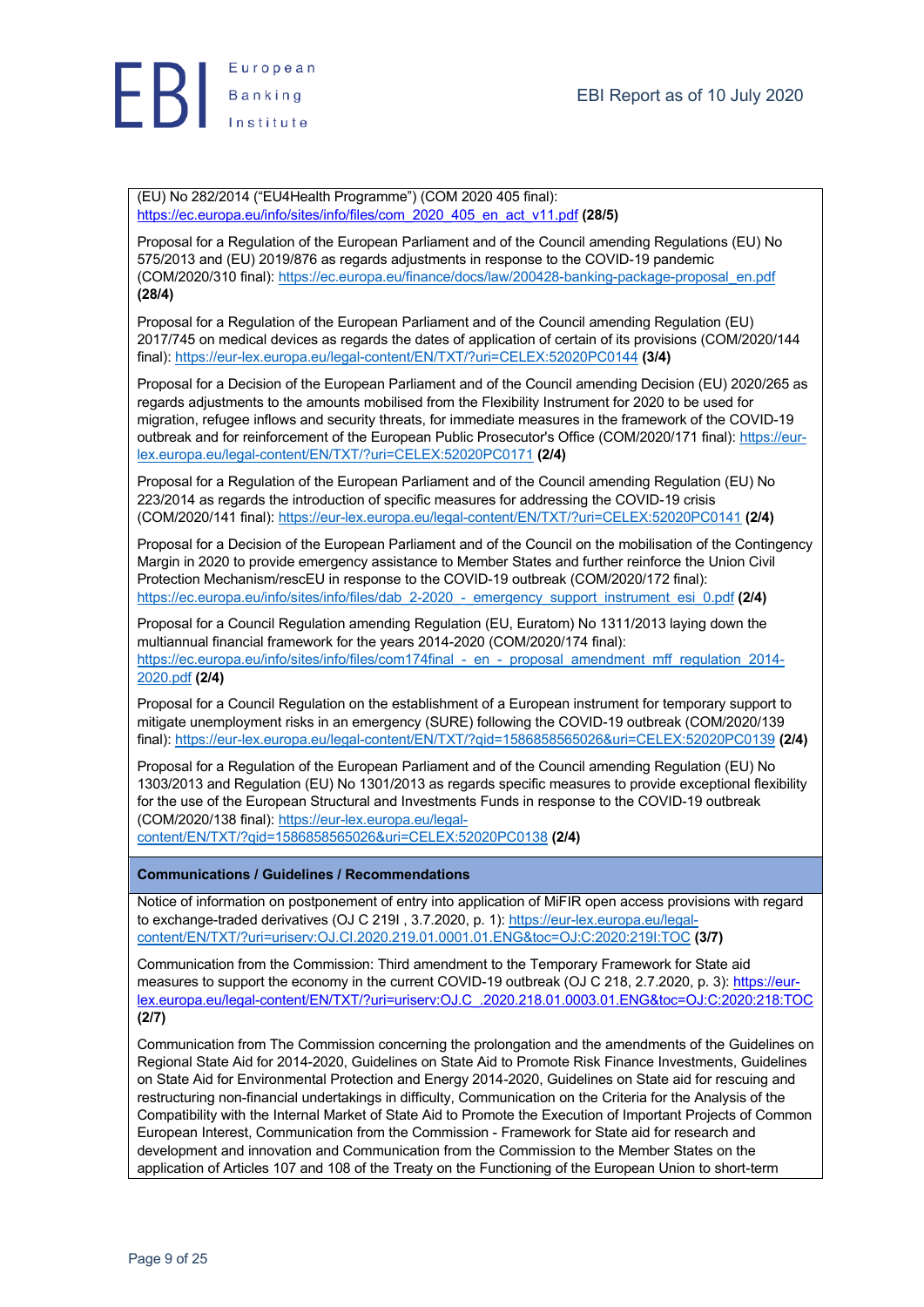

export-credit insurance (C 2020 4355 final):

https://ec.europa.eu/competition/state\_aid/what\_is\_new/prolongation\_sa\_guidelines\_en.pdf **(2/7)**

Communication from the Commission Guidance for a phased and coordinated resumption of visa operations (OJ C 197I , 12.6.2020, p. 1): https://eur-lex.europa.eu/legalcontent/EN/TXT/?uri=uriserv:OJ.CI.2020.197.01.0001.01.ENG&toc=OJ:C:2020:197I:TOC **(12/6)**

Communication from the Commission to the European Parliament, the European Council And the Council on the third assessment of the application of the temporary restriction on non-essential travel to the EU (COM 2020 399 final): https://ec.europa.eu/info/sites/info/files/communication-assessment-temporary-restrictionnon-essential-travel\_en.pdf **(11/6)**

Joint Communication to the European Parliament, the European Council, the Council, the European Economic and Social Committee and the Committee of the Regions: Tackling COVID-19 disinformation - Getting the facts right (JOIN/2020/8 final): https://eur-lex.europa.eu/legalcontent/EN/TXT/?uri=CELEX:52020JC0008 **(10/6)**

Communication from the Commission to the European Parliament, the European Council, the Council, the European Economic And Social Committee and the Committee of the Regions: Europe's moment: Repair and Prepare for the Next Generation (COM 2020 456 final):

https://ec.europa.eu/info/sites/info/files/communication-europe-moment-repair-prepare-next-generation.pdf **(27/5)**

Communication from the Commission to the European Parliament, the European Council, the Council, the European Economic And Social Committee and the Committee of the Regions: The EU budget powering the recovery plan for Europe (COM 2020 442 final):

https://ec.europa.eu/info/sites/info/files/about\_the\_european\_commission/eu\_budget/1\_en\_act\_part1\_v9.pdf **(27/5)**

Commission Recommendation (EU) 2020/648 of 13 May 2020 on vouchers offered to passengers and travellers as an alternative to reimbursement for cancelled package travel and transport services in the context of the COVID-19 pandemic (OJ L 151, 14.5.2020, p. 10): https://eur-lex.europa.eu/legalcontent/EN/TXT/?uri=uriserv:OJ.L\_.2020.151.01.0010.01.ENG&toc=OJ:L:2020:151:TOC **(14/5)**

Communication from the Commission to the European Parliament, the Council, the European Economic and Social Committee and the Committee of the Regions on Tourism and transport in 2020 and beyond (COM 2020 550 final): https://ec.europa.eu/info/sites/info/files/communication-commission-tourism-transport-2020 and-beyond\_en.pdf **(13/5)**

Communication from the Commission COVID-19: Towards a phased and coordinated approach for restoring freedom of movement and lifting internal border controls (C 2020 3250 final): https://ec.europa.eu/info/sites/info/files/communication\_freemovement.pdf **(13/5)**

Communication from the Commission COVID-19: Guidelines on the progressive restoration of transport services and connectivity (C 2020 3139 final):

https://ec.europa.eu/info/sites/info/files/communication\_transportservices.pdf **(13/5)**

Communication from the Commission COVID-19: EU Guidance for the progressive resumption of tourism services and for health protocols in hospitality establishments (C 2020 3251 final): https://ec.europa.eu/info/sites/info/files/communication\_tourismservices\_healthprotocols.pdf\_1.pdf **(13/5)**

Communication from the Commission Amendment to the Temporary Framework for State aid measures to support the economy in the current COVID-19 outbreak (OJ C 164, 13.5.2020, p. 3); https://eurlex.europa.eu/legal-content/EN/TXT/?uri=uriserv:OJ.C\_.2020.164.01.0003.01.ENG&toc=OJ:C:2020:164:TOC **(13/5)**

Communication from the Commission to the European Parliament and the Council: Commission Interpretative Communication on the application of the accounting and prudential frameworks to facilitate EU bank lending (COM/2020/169 final): https://ec.europa.eu/finance/docs/law/200428-banking-packagecommunication\_en.pdf **(28/4)**

Statement of the Commission relating to Regulation (EU) 2020/560 of the European Parliament and of the Council amending Regulations (EU) No 508/2014 and (EU) No 1379/2013 as regards specific measures to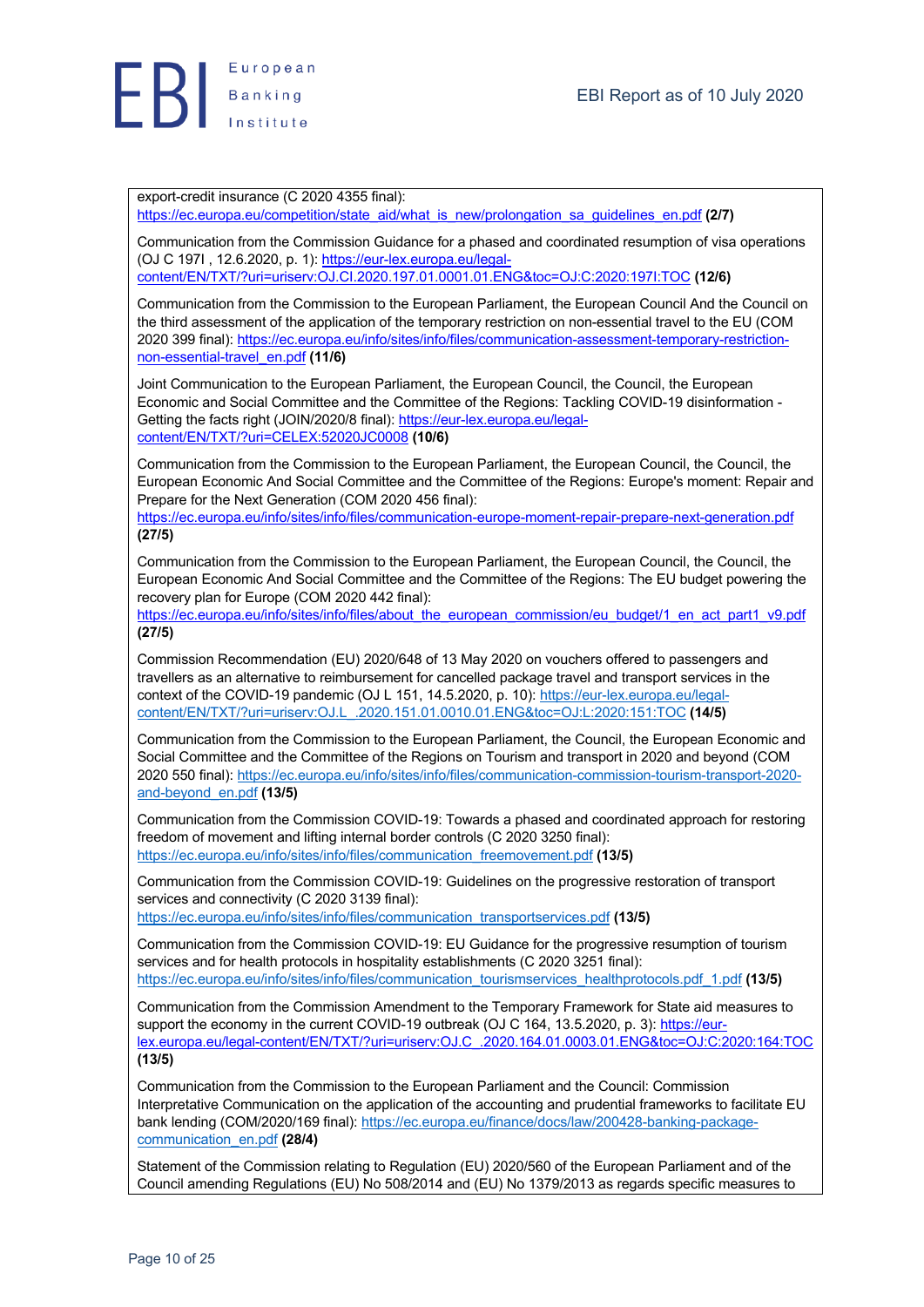

mitigate the impact of the COVID-19 outbreak in the fishery and aquaculture sector (OJ C 138I , 28.4.2020, p. 1): https://eur-lex.europa.eu/legal-content/EN/TXT/?uri=CELEX:32020C0428(01) **(28/4)**

Joint European Roadmap towards lifting COVID-19 containment measures (OJ C 126, 17.4.2020, p. 1): https://eur-lex.europa.eu/legal-content/EN/TXT/?uri=CELEX:52020XC0417(06) **(17/4)**

Communication from the Commission: Guidelines on COVID-19 in vitro diagnostic tests and their performance (OJ C 122I , 15.4.2020, p. 1): https://eur-lex.europa.eu/legalcontent/EN/TXT/?uri=CELEX:52020XC0415(04) **(15/4)**

Communication from the Commission Guidelines on protection of health, repatriation and travel arrangements for seafarers, passengers and other persons on board ships (OJ C 119, 14.4.2020, p. 1): https://eur-lex.europa.eu/legal-content/EN/TXT/?uri=CELEX:52020XC0414(01) **(14/4)**

Commission Recommendation (EU) 2020/518 of 8 April 2020 on a common Union toolbox for the use of technology and data to combat and exit from the COVID-19 crisis, in particular concerning mobile applications and the use of anonymised mobility data (OJ L 114, 14.4.2020, p. 7): https://eurlex.europa.eu/legal-content/EN/TXT/?uri=CELEX:32020H0518 **(14/4)**

Communication from the Commission on Temporary Framework for assessing antitrust issues related to business cooperation in response to situations of urgency stemming from the current COVID-19 outbreak (OJ C 116 I, 8.4.2020, p. 7): https://eur-lex.europa.eu/legalcontent/EN/TXT/HTML/?uri=CELEX:52020XC0408(04)&from=EL **(8/4)**

Joint Communication to the European Parliament, the Council, the European Economic and Social Committee and the Committee of the Regions Communication on the Global EU response to COVID-19 (JOIN/2020/11 final): https://eur-lex.europa.eu/legal-content/EN/TXT/?uri=CELEX:52020JC0011 **(8/4)**

Communication from the Commission to the European Parliament, the European Council and the Council on the assessment of the application of the temporary restriction on non-essential travel to the EU (COM/2020/148 final): https://eur-lex.europa.eu/legal-content/EN/TXT/?uri=CELEX:52020DC0148 **(8/4)**

Communication from the Commission on Amendment to the Temporary Framework for State aid measures to support the economy in the current COVID-19 outbreak (OJ C 112I, 4.4.2020, p. 1): https://eurlex.europa.eu/legal-

content/EN/TXT/?uri=uriserv:OJ.CI.2020.112.01.0001.01.ENG&toc=OJ:C:2020:112I:FULL **(4/4)**

Communication from the Commission: Guidelines on EU Emergency Assistance on Cross-Border Cooperation in Healthcare related to the COVID-19 crisis (OJ C 111I, 3.4.2020, p. 1): https://eurlex.europa.eu/legal-content/EN/TXT/?uri=CELEX:52020XC0403(02) **(3/4)**

Communication from the Commission to the Council And the European Parliament on Technical adjustment in respect of special instruments for 2020 (Article 6(1)(e) and (f) of Council Regulation No 1311/2013 laying down the multiannual financial framework for the years 2014-2020) (COM/2020/173 final): https://ec.europa.eu/transparency/regdoc/rep/1/2020/EN/COM-2020-173-F1-EN-MAIN-PART-1.PDF **(2/4)**

Communication from the Commission to the European Parliament, the European Council, the Council, the European Economic And Social Committee and the Committee of the Regions on Coronavirus Response: Using every available euro in every way possible to protect lives and livelihoods (COM/2020/143 final): https://eur-lex.europa.eu/legal-content/EN/TXT/?qid=1586858565026&uri=CELEX:52020DC0143 **(2/4)**

EU Solidarity Fund: application guidelines for Covid-19 assistance: https://ec.europa.eu/regional\_policy/en/newsroom/news/2020/04/04-02-2020-eu-solidarity-fund-applicationguidelines-for-covid-19-assistance **(2/4)**

Communication from the Commission — Guidance from the European Commission on using the public procurement framework in the emergency situation related to the COVID-19 crisis (OJ C108I, 1.4.2020, p. 1): https://eur-lex.europa.eu/legal-

content/EN/TXT/?uri=uriserv:OJ.CI.2020.108.01.0001.01.ENG&toc=OJ:C:2020:108I:FULL **(1/4)**

Communication from the Commission — Guidelines concerning the exercise of the free movement of workers during COVID-19 outbreak (OJ C102I, 30.3.2020, p. 12): https://eur-lex.europa.eu/legalcontent/EN/TXT/?uri=uriserv:OJ.CI.2020.102.01.0012.01.ENG&toc=OJ:C:2020:102I:FULL **(30/3)**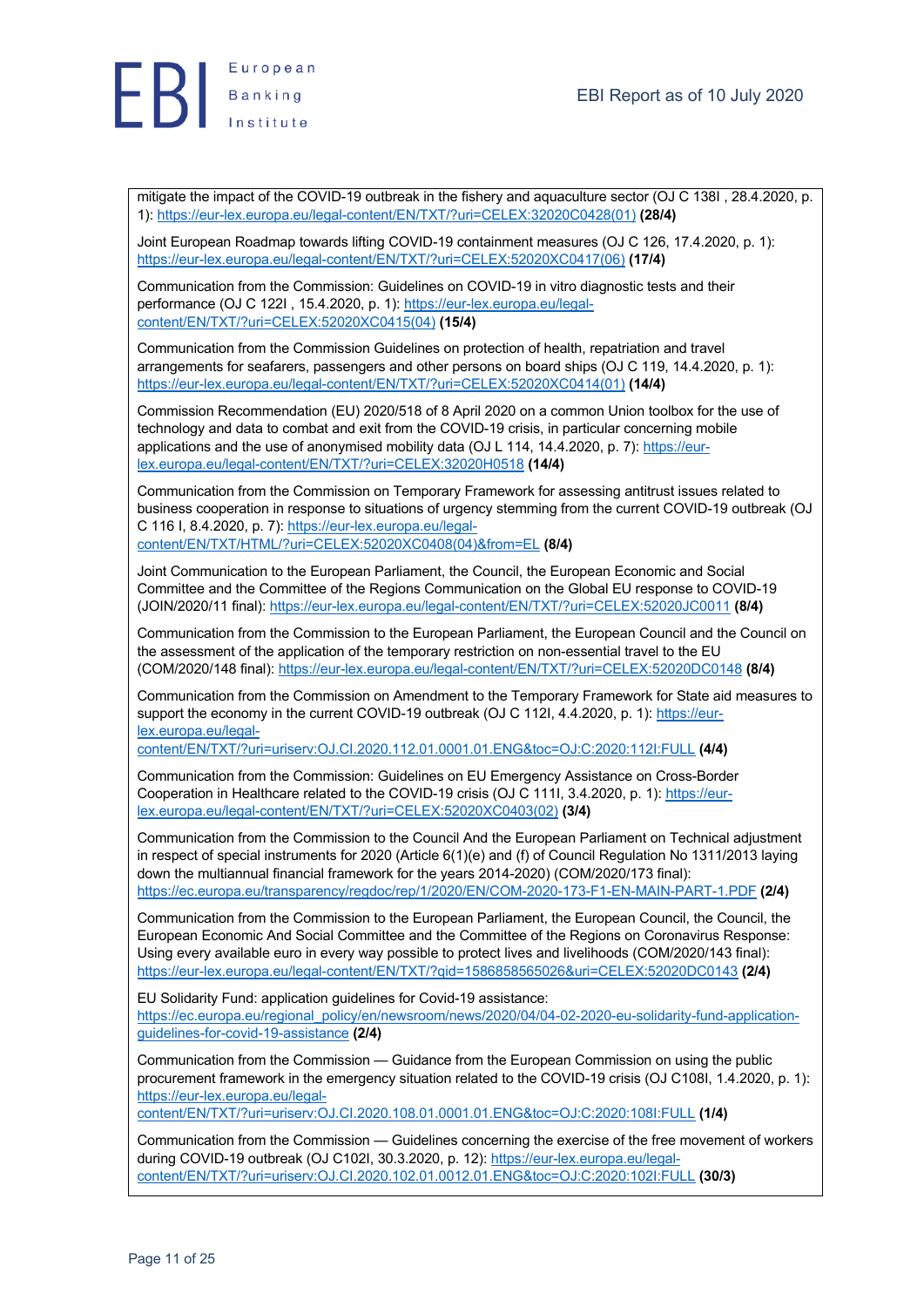



Communication from the Commission — COVID-19 — Guidance on the implementation of the temporary restriction on non-essential travel to the EU, on the facilitation of transit arrangements for the repatriation of EU citizens, and on the effects on visa policy (OJ C 102I, 30.3.2020, p. 3): https://eur-lex.europa.eu/legalcontent/EN/TXT/?uri=uriserv:OJ.CI.2020.102.01.0003.01.ENG&toc=OJ:C:2020:102I:FULL **(30/3)**

Communication from the Commission amending the Annex to the Communication from the Commission to the Member States on the application of Articles 107 and 108 of the Treaty on the Functioning of the European Union to short-term export-credit insurance (OJ C101I, 28.3.2020, p. 1): https://eurlex.europa.eu/legal-

content/EN/TXT/?uri=uriserv:OJ.CI.2020.101.01.0001.01.ENG&toc=OJ:C:2020:101I:FULL **(28/3)**

Communication from the Commission European Commission Guidelines: Facilitating Air Cargo Operations during COVID-19 outbreak (OJ C 100I, 27.3.2020, p. 1): https://eur-lex.europa.eu/legalcontent/EN/TXT/?uri=CELEX:52020XC0327(03) **(27/3)**

Communication from the Commission on Guidance to the Member States concerning foreign direct investment and free movement of capital from third countries, and the protection of Europe's strategic assets, ahead of the application of Regulation (EU) 2019/452 (FDI Screening Regulation) (OJ C 99I, 26.3.2020, p. 1): https://eur-lex.europa.eu/legal-content/EN/TXT/HTML/?uri=CELEX:52020XC0326(03)&from=EL **(26/3)**

Communication from the Commission on the implementation of the Green Lanes under the Guidelines for border management measures to protect health and ensure the availability of goods and essential services (OJ C 96I , 24.3.2020, p. 1): https://eur-lex.europa.eu/legal-content/EN/TXT/?uri=CELEX:52020XC0324(01) **(24/3)**

Communication from the Commission to the Council on the activation of the general escape clause of the Stability and Growth Pact (COM/2020/123 final): https://ec.europa.eu/info/sites/info/files/economyfinance/2\_en\_act\_part1\_v3-adopted\_text.pdf **(20/3)**

Communication from the Commission Guidance note to Member States related to Commission Implementing Regulation (EU) 2020/402 making the exportation of certain products subject to the production of an export authorisation, as last amended by Commission Implementing Regulation (EU) 2020/426 (OJ C 91I, 20.3.2020, p. 10): https://eur-lex.europa.eu/legalcontent/EN/TXT/?uri=uriserv:OJ.CI.2020.091.01.0010.01.ENG&toc=OJ:C:2020:091I:FULL **(20/3)**

Communication from the Commission on Temporary Framework for State aid measures to support the economy in the current COVID-19 outbreak (OJ C 91I, 20.3.2020, p. 1): https://eur-lex.europa.eu/legalcontent/EN/TXT/?uri=uriserv:OJ.CI.2020.091.01.0001.01.ENG&toc=OJ:C:2020:091I:FULL **(20/3)**

Commission Notice Interpretative Guidelines on EU passenger rights regulations in the context of the developing situation with Covid-19 (OJ C 89I , 18.3.2020, p. 1): https://eur-lex.europa.eu/legalcontent/EN/TXT/?uri=CELEX:52020XC0318(04) **(18/3)**

Communication from the Commission to the European Parliament, the European Council And the Council COVID-19: Temporary Restriction on Non-Essential Travel to the EU (COM/2020/115 final): https://eurlex.europa.eu/legal-content/EN/TXT/?uri=CELEX:52020DC0115 **(16/3)**

Commission Recommendation (EU) 2020/403 of 13 March 2020 on conformity assessment and market surveillance procedures within the context of the COVID-19 threat (OJ L 79I , 16.3.2020, p. 1): https://eurlex.europa.eu/legal-content/EN/TXT/?uri=CELEX:32020H0403 **(16/3)**

Covid-19 Guidelines for border management measures to protect health and ensure the availability of goods and essential services (OJ C 86I , 16.3.2020, p. 1): https://eur-lex.europa.eu/legalcontent/EN/TXT/?uri=CELEX:52020XC0316(03) **(16/3)**

On the consequences of the COVID-19 outbreak on anti-dumping and anti-subsidy investigations (OJ C 86, 16.3.2020, p. 6): https://eur-lex.europa.eu/legal-content/EN/TXT/?uri=CELEX:52020XC0316(02) **(16/3)**

Communication from the Commission to the European Parliament, the European Council, the Council, the European Central Bank, the European Investment Bank and the Eurogroup on Coordinated economic response to the COVID-19 Outbreak (COM/2020/112 final): https://eur-lex.europa.eu/legalcontent/EN/TXT/?qid=1586858565026&uri=CELEX:52020DC0112 **(13/3)**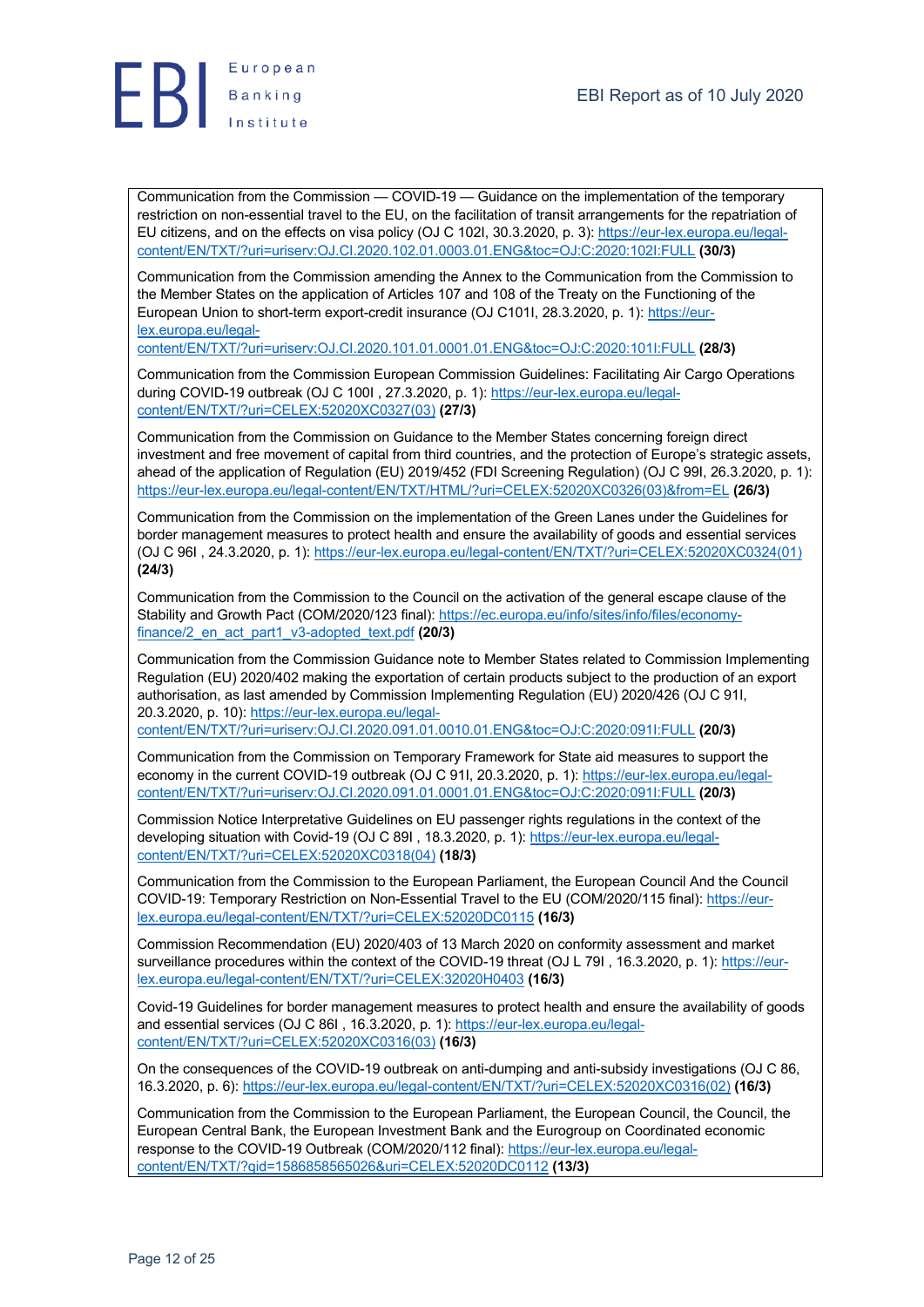

#### **Other**

Commission and EIB provide CureVac with a €75 million financing for vaccine development and expansion of manufacturing: https://ec.europa.eu/commission/presscorner/detail/en/ip\_20\_1238 **(6/7)**

The COVID19-Pandemic in the EU: Macroeconomic Transmission and Economic Policy Response: https://ec.europa.eu/info/publications/covid19-pandemic-eu-macroeconomic-transmission-and-economicpolicy-response\_en?utm\_source=ecfin\_new\_publication&utm\_medium=email&utm\_campaign=publication **(6/7)**

Coronavirus response: Team Europe supports Somalia with three EU Humanitarian Air Bridge flights: https://ec.europa.eu/commission/presscorner/detail/en/ip\_20\_1273 **(5/7)**

Statement by President von der Leyen on reaching a swift and ambitious agreement on the European recovery package: https://ec.europa.eu/commission/presscorner/detail/en/STATEMENT\_20\_1253 **(2/7)**

EU Emergency Trust Fund for Africa: New assistance package to support vulnerable groups and address COVID-19 in North Africa: https://ec.europa.eu/commission/presscorner/detail/en/IP\_20\_1244 **(2/7)**

State aid: Commission prolongs EU State aid rules and adopts targeted adjustments to mitigate impact of coronavirus outbreak: https://ec.europa.eu/commission/presscorner/detail/en/IP\_20\_1247 **(2/7)**

Prolongation of the SGEI de minimis Regulation and a time-bound derogation for undertakings in difficulty to take into account the impact of the COVID-19 pandemic: https://ec.europa.eu/competition/consultations/2020\_sgei\_prolongation/index\_en.html **(2/7)**

Commission launches Youth Employment Support: a bridge to jobs for the next generation: https://ec.europa.eu/commission/presscorner/detail/en/IP\_20\_1193 **(1/7)**

Coronavirus Global Response: Breakdown of the pledges made today in the 'Global Goal' Summit: https://ec.europa.eu/commission/presscorner/detail/en/QANDA\_20\_1216 **(27/6)**

State aid rules and coronavirus: https://ec.europa.eu/competition/state\_aid/what\_is\_new/covid\_19.html **(18/6)**

Coronavirus: Using European supercomputing, EU-funded research project demonstrates promising results for potential treatment: https://ec.europa.eu/commission/presscorner/detail/en/IP\_20\_890 **(18/6)**

Coronavirus: EU funding for the transport of medical goods, medical teams and patients: https://ec.europa.eu/commission/presscorner/detail/en/ip\_20\_1118 **(18/6)**

Coronavirus: EU supports Central African Republic with €54 million to limit socio-economic risks: https://ec.europa.eu/commission/presscorner/detail/en/ip\_20\_1074 **(18/6)**

Investment Plan: EU funds COVID-19 vaccine research, school construction, impact-driven digital technologies and renewable energy: https://ec.europa.eu/newsroom/ecfin/itemdetail.cfm?item\_id=680300&utm\_source=ecfin\_newsroom&utm\_medium=Website&utm\_campaign=ecfin&ut m\_content=Investment%20Plan%20EU%20funds%20COVID-

%20vaccine%20research%20school%20construction%20i&lang=en **(18/6)**

Commission updates Horizon 2020 Work Programme to support coronavirus research and innovation: https://ec.europa.eu/info/news/commission-updates-horizon-2020-work-programme-support-coronavirusresearch-and-innovation-2020-jun-17\_en **(17/6)**

Coronavirus: Commission unveils EU vaccines strategy: https://ec.europa.eu/commission/presscorner/detail/en/ip\_20\_1103 **(17/6)**

Coronavirus: EU supports with €60 million a regional response to the pandemic in the Horn of Africa: https://ec.europa.eu/commission/presscorner/detail/en/ip\_20\_1064 **(17/6)**

Coronavirus: European Commission backs international initiative to facilitate trade in healthcare products: https://ec.europa.eu/commission/presscorner/detail/en/ip\_20\_1042 **(15/6)**

Re-open EU: Commission launches a website to safely resume travelling and tourism in the EU: https://ec.europa.eu/commission/presscorner/detail/en/IP\_20\_1045 **(15/6)**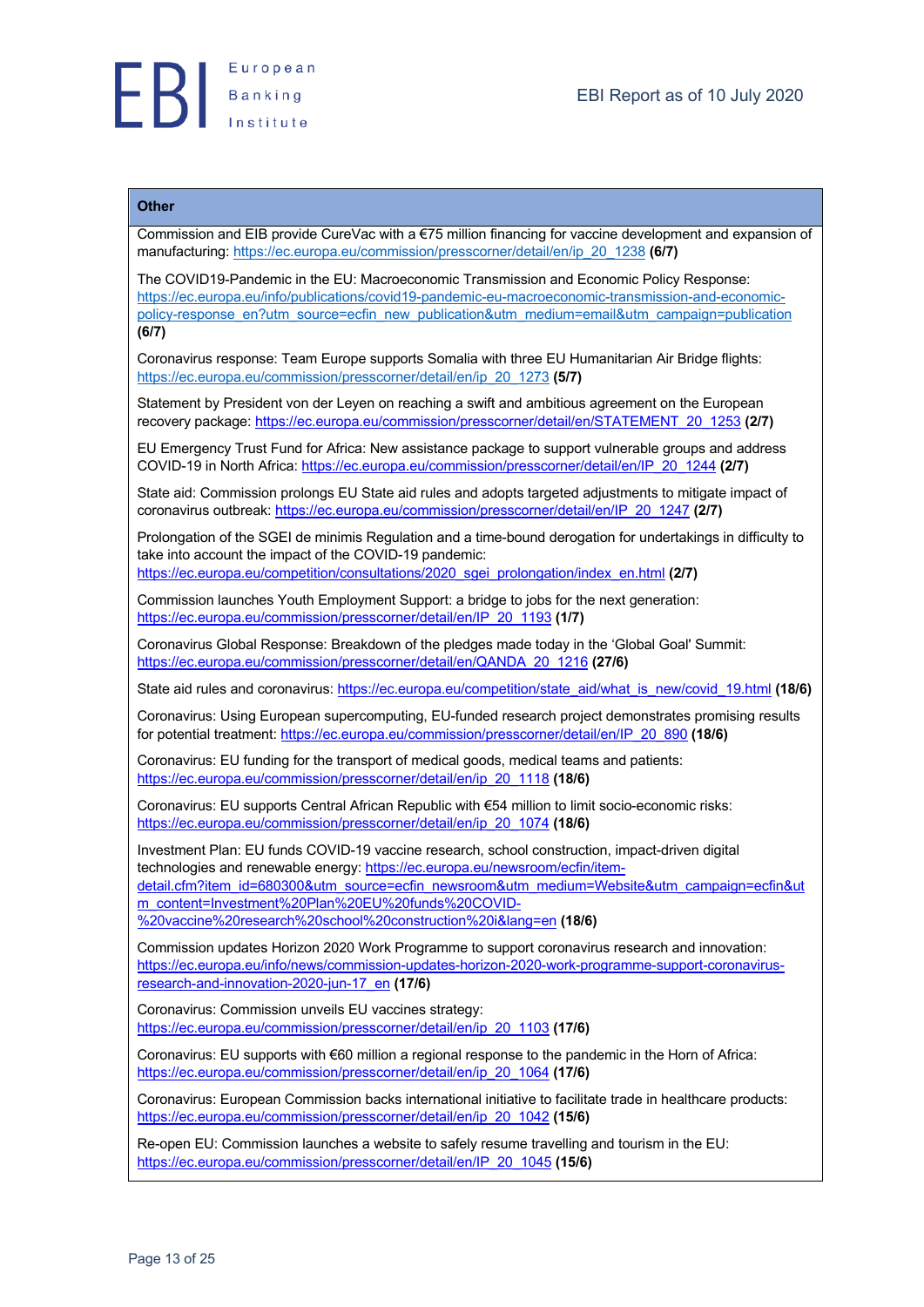



Coronavirus global response: EU Humanitarian Air Bridge to Afghanistan and further support: https://ec.europa.eu/commission/presscorner/detail/en/ip\_20\_1059 **(15/6)**

Coronavirus: Commission Statement on consulting Member States on proposal to expand State aid Temporary Framework to further support micro, small and start-up companies and incentivise private investments: https://ec.europa.eu/commission/presscorner/detail/en/statement\_20\_1054 **(12/6)**

Investment Plan for Europe: European Investment Bank to provide BioNTech with up to €100 million in debt financing for COVID-19 vaccine development and manufacturing: https://ec.europa.eu/commission/presscorner/detail/en/IP\_20\_1034 **(11/6)**

Coronavirus: EU strengthens action to tackle disinformation: https://ec.europa.eu/commission/presscorner/detail/en/ip\_20\_1006 **(10/6)**

Coronavirus: EU grants €314 million to innovative companies to combat the virus and support recovery: https://ec.europa.eu/commission/presscorner/detail/en/ip\_20\_1007 **(8/6)**

Coronavirus Global Response: European Commission pledges €300 million to Gavi: https://ec.europa.eu/commission/presscorner/detail/en/IP\_20\_989 **(4/6)**

Coronavirus global response: EU allocates additional €50 million in humanitarian aid: https://ec.europa.eu/commission/presscorner/detail/en/IP\_20\_905 **(20/5)**

European Semester Spring Package: Recommendations for a coordinated response to the coronavirus pandemic: https://ec.europa.eu/commission/presscorner/detail/en/ip\_20\_901 **(20/5)**

Coronavirus: Commission boosts urgently needed research and innovation with additional €122 million: https://ec.europa.eu/commission/presscorner/detail/en/ip\_20\_887 **(19/5)**

Pandemic Crisis Support Eligibility assessment:

https://ec.europa.eu/info/sites/info/files/economy-finance/20-05-04\_pre\_eligibility.pdf (the Annexes I-IV to this assessment are available here https://ec.europa.eu/info/business-economy-euro/economic-and-fiscal-policycoordination/eu-financial-assistance/loan-programmes/european-stability-mechanism-esm\_en **(6/5)**

Health Security Committee Audio meeting on the outbreak of COVID-19 Summary Report: https://ec.europa.eu/health/sites/health/files/preparedness\_response/docs/ev\_20200505\_sr\_en.pdf **(5/5)**

Coronavirus Global Response: €7.4 billion raised for universal access to vaccines: https://ec.europa.eu/commission/presscorner/detail/en/ip\_20\_797 **(4/5)**

Coronavirus: Commission proposes €3 billion macro-financial assistance package to support ten neighbouring countries: https://ec.europa.eu/commission/presscorner/detail/en/ip\_20\_716 **(22/4)**

Coronavirus: Commission Statement on consulting Member States on proposal to further expand State aid Temporary Framework to recapitalisation measures:

https://ec.europa.eu/commission/presscorner/detail/en/statement\_20\_610 **(9/4)**

Coronavirus: Commission and European Investment Fund (part of EIB Group) unlock €8 billion in finance for 100,000 SMEs: https://ec.europa.eu/newsroom/ecfin/item-

detail.cfm?item\_id=673881&utm\_source=ecfin\_newsroom&utm\_medium=Website&utm\_campaign=ecfin&ut m\_content=Coronavirus%20Commission%20and%20European%20Investment%20Fund%20part%20of%20 EIB%20Group%20un&lang=en **(8/4)**

Coronavirus: Commission announces SURE proposal and mobilises all of its resources to protect lives and livelihoods: https://ec.europa.eu/newsroom/ecfin/item-

detail.cfm?item\_id=673875&utm\_source=ecfin\_newsroom&utm\_medium=Website&utm\_campaign=ecfin&ut m\_content=Coronavirus%20Commission%20announces%20SURE%20proposal%20and%20mobilises%20al l%20of%20its%20re&lang=en **(8/4)**

Coronavirus Response Investment Initiative Plus: New actions to mobilise essential investments and resources:https://ec.europa.eu/regional\_policy/en/newsroom/news/2020/04/04-02-2020-coronavirusresponse-investment-initiative-plus-new-actions-to-mobilise-essential-investments-and-resources **(2/4)**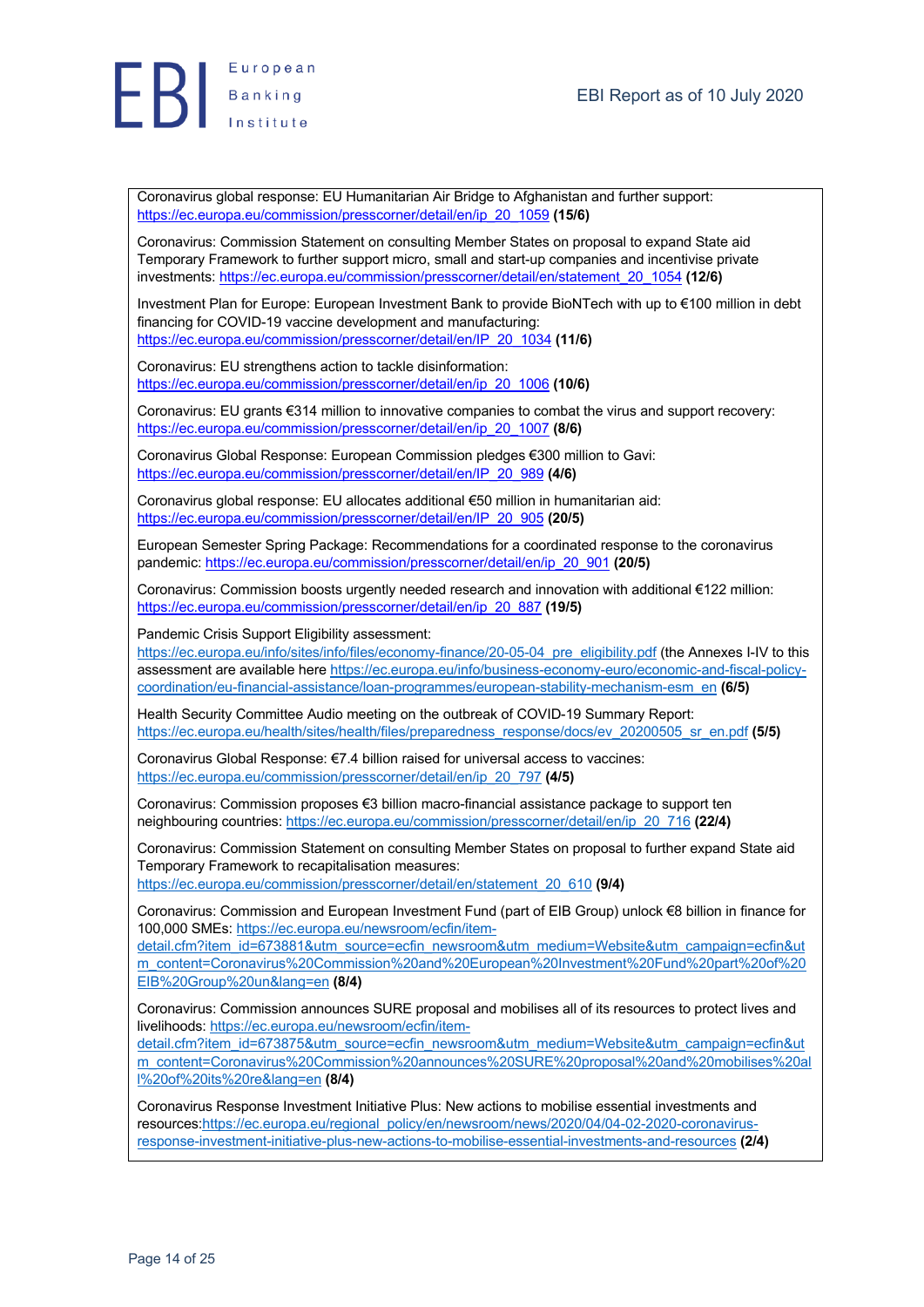

Coronavirus Response Investment Initiative (CRII) adopted:

https://ec.europa.eu/regional\_policy/en/newsroom/news/2020/03/30-03-2020-coronavirus-responseinvestment-initiative-adopted **(30/3)**

Coronavirus: Commission Statement on consulting Member States on the proposal to extend State aid Temporary Framework: https://ec.europa.eu/commission/presscorner/detail/en/statement\_20\_551 **(27/3)**

State aid: Commission adopts Temporary Framework to enable Member States to further support the economy in the COVID-19 outbreak: https://ec.europa.eu/commission/presscorner/detail/en/ip\_20\_496 **(19/3)**

#### **5. European Stability Mechanism (ESM)**

EIB and ESM lead discussion on how to connect capital markets with a post-coronavirus sustainable recovery: https://www.esm.europa.eu/press-releases/eib-and-esm-lead-discussion-how-connect-capitalmarkets-post-coronavirus-sustainable **(1/7)**

ESM readies to issue social bonds: https://www.esm.europa.eu/press-releases/esm-readies-issue-socialbonds **(25/6)**

Out of the Box: A new ESM for a new crisis: https://www.esm.europa.eu/blog/out-box-new-esm-new-crisis **(3/6)**

Statement by Klaus Regling on Franco-German proposal of 18 May 2020: https://www.esm.europa.eu/pressreleases/statement-klaus-regling-franco-german-proposal-18-may-2020 **(19/5)**

ESM Board of Governors backs Pandemic Crisis Support: https://www.esm.europa.eu/press-releases/esmboard-governors-backs-pandemic-crisis-support **(15/5)**

Response Plan detailing the direct and indirect costs for healthcare, cure and prevention related to Covid-19 Crisis, to be financed by the Pandemic Crisis Support:

https://www.esm.europa.eu/sites/default/files/pandemic\_response\_plan.pdf **(15/5)**

Term sheet: ESM Pandemic Crisis Support: https://www.esm.europa.eu/sites/default/files/20200508-pcsterm-sheet-final.pdf **(8/5)**

Proposal from the Managing Director for financial assistance in the form of a Pandemic Crisis Support: https://www.esm.europa.eu/sites/default/files/20200515 - esm\_bog\_-\_md\_proposal\_for\_financial\_assistance\_-\_draft.pdf **(8/5)**

Funding health and stability: https://www.esm.europa.eu/blog/funding-health-and-stability **(28/4)**

Klaus Regling on the European response to the corona crisis: https://www.esm.europa.eu/pressreleases/klaus-regling-european-response-corona-crisis **(9/4)**

The time for solidarity in Europe is now – a concerted European financial response to the corona crisis: https://www.esm.europa.eu/blog/time-solidarity-europe-concerted-european-financial-response-corona-crisis **(2/4)**

#### **6. Measures taken by Member States**

Coronavirus Outbreak – List of Member State Measures approved under Article 107(2)b TFEU, Article 107(3)b TFEU and under the Temporary State Aid Framework:

https://ec.europa.eu/competition/state\_aid/what\_is\_new/State\_aid\_decisions\_TF\_and\_107\_2b\_107\_3b\_107 3c.pdf **(9/7)**

Overview of national measures by Member State: https://ec.europa.eu/newsroom/ecfin/itemdetail.cfm?item\_id=673882&utm\_source=ecfin\_newsroom&utm\_medium=Website&utm\_campaign=ecfin&ut m\_content=Overview%20of%20national%20measures%20by%20Member%20State&lang=en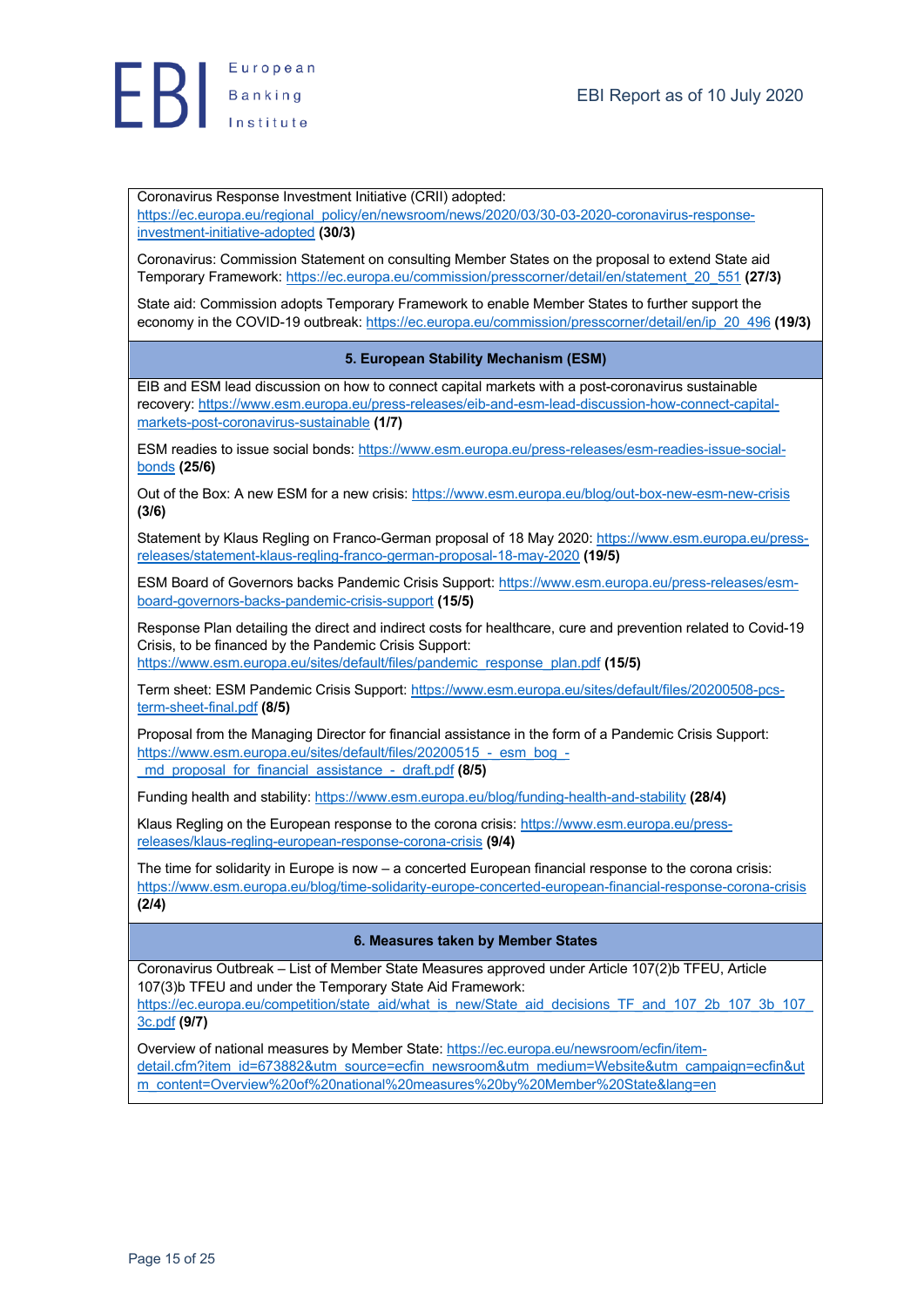

#### **7. Organisation for Economic Co-operation and Development (OECD)**

COVID-19 and global capital flows: http://www.oecd.org/coronavirus/policy-responses/covid-19-and-globalcapital-flows-2dc69002 **(10/7)**

COVID –19 and the low-carbon transition: Impacts and possible policy responses: http://www.oecd.org/coronavirus/policy-responses/covid-19-and-the-low-carbon-transition-impacts-andpossible-policy-responses-749738fc **(26/6)**

Strengthening health systems during a pandemic: The role of development finance: http://www.oecd.org/coronavirus/policy-responses/strengthening-health-systems-during-a-pandemic-the-roleof-development-finance-f762bf1c **(25/6)**

The COVID-19 crisis and state ownership in the economy: Issues and policy considerations: http://www.oecd.org/coronavirus/policy-responses/the-covid-19-crisis-and-state-ownership-in-the-economyissues-and-policy-considerations-ce417c46 **(25/6)**

Retirement savings in the time of COVID-19: http://www.oecd.org/coronavirus/policy-responses/retirementsavings-in-the-time-of-covid-19-b9740518 **(22/6)**

The territorial impact of COVID-19: Managing the crisis across levels of government: http://www.oecd.org/coronavirus/policy-responses/the-territorial-impact-of-covid-19-managing-the-crisisacross-levels-of-government-d3e314e1 **(16/6)**

COVID-19 and international trade: Issues and actions: http://www.oecd.org/coronavirus/policyresponses/covid-19-and-international-trade-issues-and-actions-494da2fa **(12/6)**

Stocktaking report on immediate public procurement and infrastructure responses to COVID-19: http://www.oecd.org/coronavirus/policy-responses/stocktaking-report-on-immediate-public-procurement-andinfrastructure-responses-to-covid-19-248d0646 **(12/6)**

Evaluating the initial impact of COVID-19 containment measures on economic activity: http://www.oecd.org/coronavirus/policy-responses/evaluating-the-initial-impact-of-covid-19-containmentmeasures-on-economic-activity-b1f6b68b **(10/6)**

COVID-19 crisis response in MENA countries: http://www.oecd.org/coronavirus/policy-responses/covid-19 crisis-response-in-mena-countries-4b366396 **(9/6)**

Building Back Better: A Sustainable, Resilient Recovery after COVID-19: http://www.oecd.org/coronavirus/policy-responses/building-back-better-a-sustainable-resilient-recovery-aftercovid-19-52b869f5 **(5/6)**

COVID-19 crisis response in Central Asia: http://www.oecd.org/coronavirus/policy-responses/covid-19-crisisresponse-in-central-asia-5305f172 **(4/6)**

National corporate governance related initiatives during the COVID-19 crisis: http://www.oecd.org/corporate/national-corporate-governance-related-initiatives-during-the-covid-19 crisis.htm **(28/5)**

Responding to the COVID-19 and pandemic protection gap in insurance: http://www.oecd.org/coronavirus/policy-responses/responding-to-the-covid-19-and-pandemic-protection-gapin-insurance-35e74736 **(28/5)**

Supporting businesses in financial distress to avoid insolvency during the COVID-19 crisis: http://www.oecd.org/coronavirus/policy-responses/supporting-businesses-in-financial-distress-to-avoidinsolvency-during-thecovid-19-crisis-b4154a8b **(27/5)**

Tax administration responses to COVID-19: Recovery period planning: http://www.oecd.org/coronavirus/policy-responses/tax-administration-responses-to-covid-19-recovery-periodplanning-0ab5481d **(26/5)**

Tax administration: Privacy, disclosure and fraud risks related to COVID-19: http://www.oecd.org/coronavirus/policy-responses/tax-administration-privacy-disclosure-and-fraud-risksrelated-to-covid-19-950d8ed2 **(26/5)**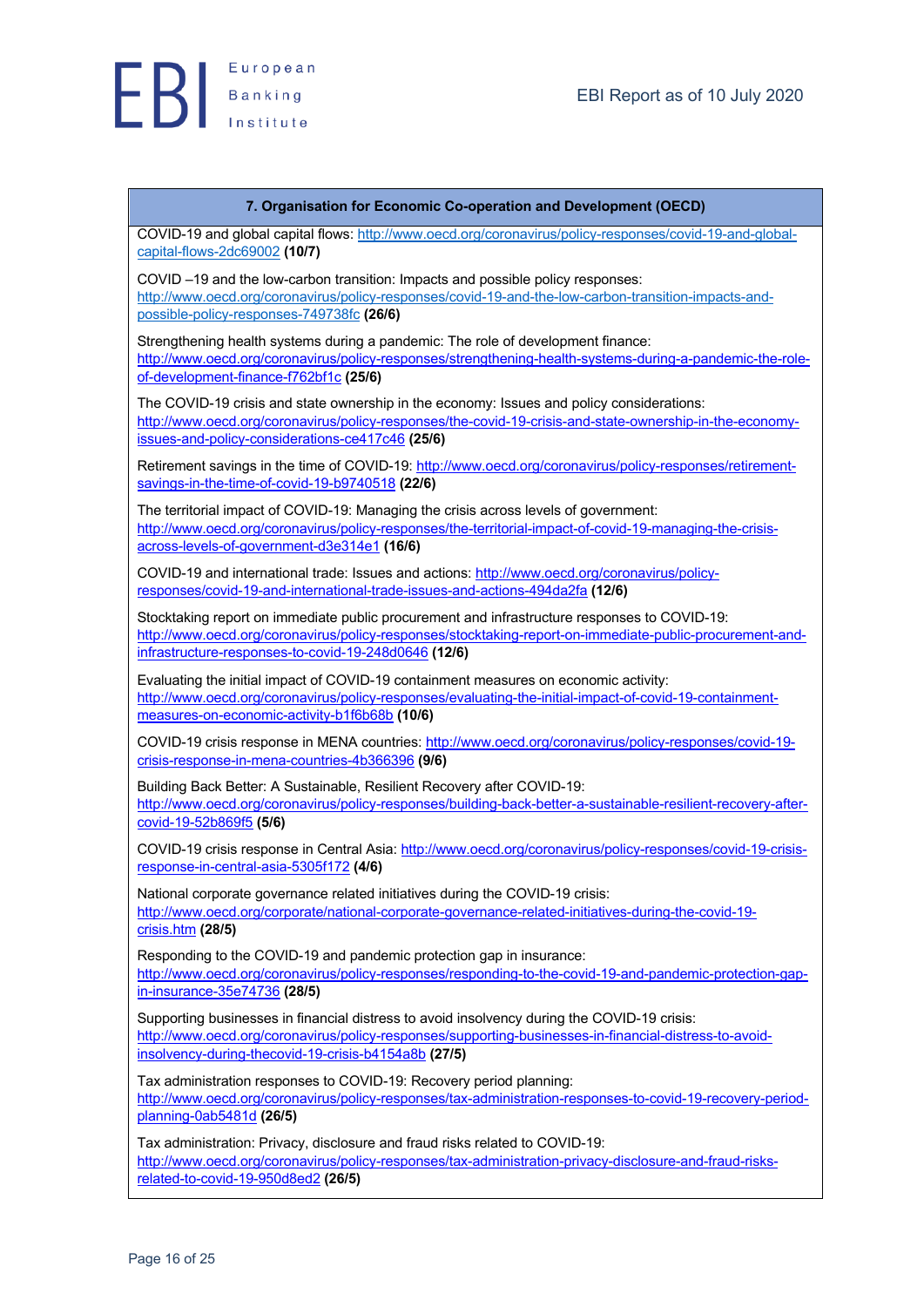

Trade Finance in Times of Crisis - Responses from Export Credit Agencies: http://www.oecd.org/coronavirus/policy-responses/trade-finance-in-times-of-crisis-responses-from-exportcredit-agencies-946a21db **(25/5)**

Independent fiscal institutions: promoting fiscal transparency and accountability during the Coronavirus (COVID-19) pandemic:http://www.oecd.org/coronavirus/policy-responses/independent-fiscal-institutionspromoting-fiscal-transparency-and-accountability-during-the-coronavirus-covid-19-pandemic-d853f8be **(22/5)**

Coronavirus (COVID-19): SME policy responses: http://www.oecd.org/coronavirus/policyresponses/coronavirus-covid-19-sme-policy-responses-04440101 **(19/5)**

Investment promotion agencies in the time of Covid-19: http://www.oecd.org/coronavirus/policyresponses/investment-promotion-agencies-in-the-time-of-covid-19-50f79678 **(6/5)**

Corporate sector vulnerabilities during the Covid-19 outbreak: Assessment and policy responses: http://www.oecd.org/coronavirus/policy-responses/corporate-sector-vulnerabilities-during-the-covid-19 outbreak-a6e670ea **(5/5)**

Trade interdependencies in Covid-19 goods: http://www.oecd.org/coronavirus/policy-responses/tradeinterdependencies-in-covid-19-goods-79aaa1d6 **(5/5)**

Foreign direct investment flows in the time of COVID-19: http://www.oecd.org/coronavirus/policyresponses/foreign-direct-investment-flows-in-the-time-of-covid-19-a2fa20c4 **(4/5)**

Equity injections and unforeseen state ownership of enterprises during the COVID-19 crisis: https://read.oecd-ilibrary.org/view/?ref=131\_131932-wj071ujbxy&title=Equity-injections-and-unforeseen-stateownership-of-enterprises-during-the-COVID-19-crisis **(29/4)**

A systemic resilience approach to dealing with Covid-19 and future shocks: http://www.oecd.org/coronavirus/policy-responses/a-systemic-resilience-approach-to-dealing-with-covid-19 and-future-shocks-36a5bdfb **(28/4)**

OECD competition policy responses to COVID-19: http://www.oecd.org/coronavirus/policy-responses/oecdcompetition-policy-responses-to-covid-19-5c47af5a **(27/4)**

Using artificial intelligence to help combat COVID-19: http://www.oecd.org/coronavirus/policyresponses/using-artificial-intelligence-to-help-combat-covid-19-ae4c5c21 **(23/4)**

COVID-19 Pandemic: priorities for financial markets: https://read.oecdilibrary.org/video/?ref=pmjltNEaHp&title=Financial-markets-covid-19-Priority-responses\_2 **(22/4)**

Trade facilitation and the COVID-19 pandemic: http://www.oecd.org/coronavirus/policy-responses/tradefacilitation-and-the-covid-19-pandemic-094306d2 **(22/4)**

Tax administration responses to COVID-19: Measures taken to support taxpayers: http://www.oecd.org/coronavirus/policy-responses/tax-administration-responses-to-covid-19-measures-takento-support-taxpayers-adc84188 **(21/4)**

COVID-19 and fiscal relations across levels of government: http://www.oecd.org/coronavirus/policyresponses/covid-19-and-fiscal-relations-across-levels-of-government-ab438b9f **(21/4)**

OECD investment policy responses to COVID-19: http://www.oecd.org/coronavirus/policy-responses/oecdinvestment-policy-responses-to-covid-19-4be0254d **(17/4)**

Supporting the financial resilience of citizens throughout the COVID-19 crisis:https://read.oecdilibrary.org/view/?ref=129\_129607-awwyipbwh4&title=Supporting-the-financial-resilience-of-citizensthroughout-the-COVID-19-crisis **(16/4)**

COVID-19 and responsible business conduct: http://www.oecd.org/coronavirus/policy-responses/covid-19 and-responsible-business-conduct-02150b06 **(16/4)**

Tax and fiscal policy in response to the Coronavirus crisis: Strengthening confidence and resilience: http://www.oecd.org/coronavirus/policy-responses/tax-and-fiscal-policy-in-response-to-the-coronavirus-crisisstrengthening-confidence-and-resilience-60f640a8 **(15/4)**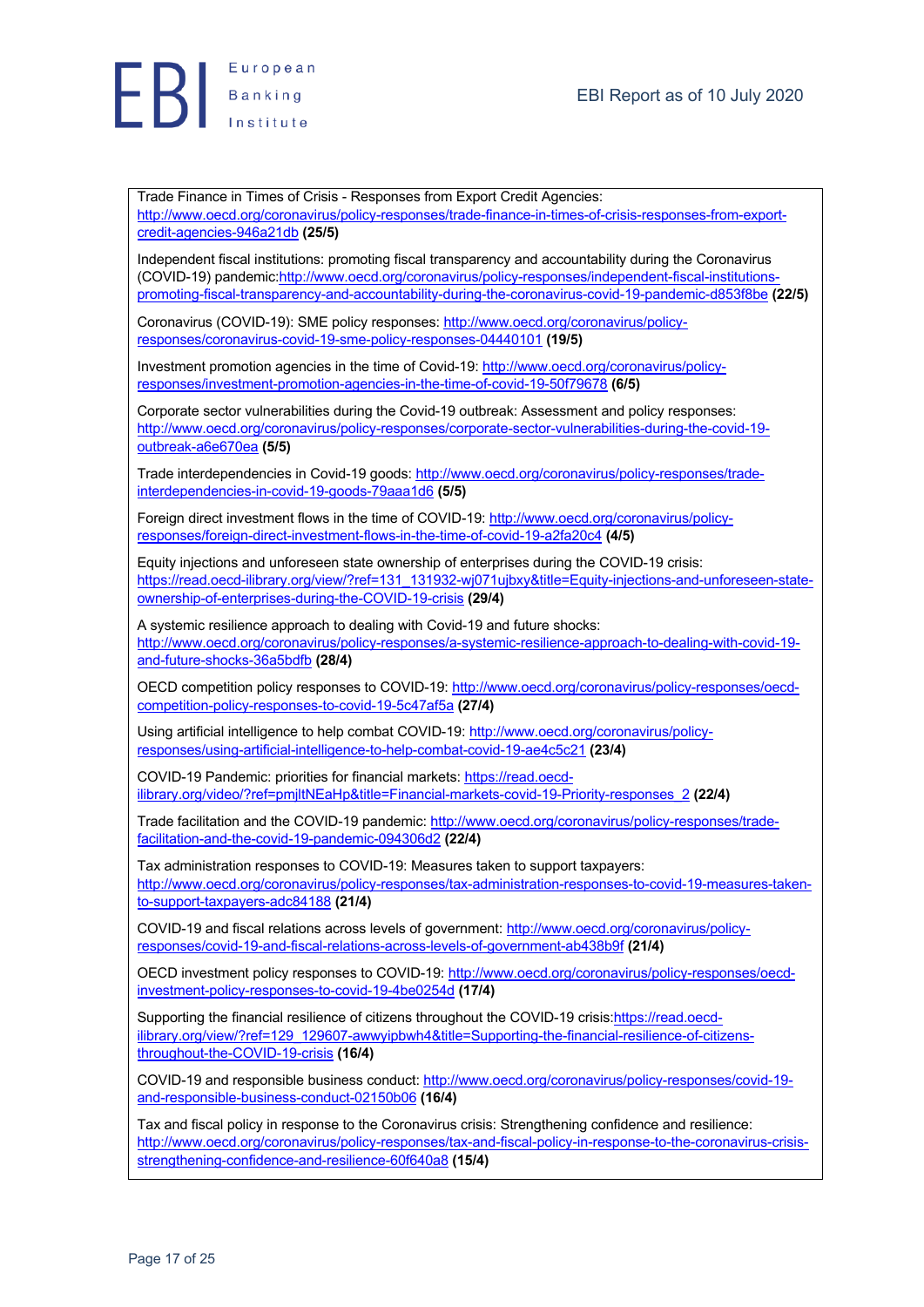

Government support and the COVID-19 pandemic: http://www.oecd.org/coronavirus/policyresponses/government-support-and-the-covid-19-pandemic-cb8ca170 **(14/4)**

Tax administration responses to COVID-19: Business continuity considerations: http://www.oecd.org/coronavirus/policy-responses/tax-administration-responses-to-covid-19-businesscontinuity-considerations-953338dc **(7/4)**

OECD Secretariat analysis of tax treaties and the impact of the COVID-19 crisis: http://www.oecd.org/coronavirus/policy-responses/oecd-secretariat-analysis-of-tax-treaties-and-the-impact-ofthe-covid-19-crisis-947dcb01 **(3/4)**

Global financial markets policy responses to COVID-19: http://www.oecd.org/coronavirus/policyresponses/global-financial-markets-policy-responses-to-covid-19-2d98c7e0 **(31/3)**

Public debt management responses to COVID-19: https://read.oecdilibrary.org/view/?ref=126\_126652xww0besra3&title=Public\_debt\_management\_responses\_to\_COVID-19 (**21/3)**

Supporting people and companies to deal with the COVID-19 virus: Options for an immediate employment and social-policy response: http://www.oecd.org/coronavirus/policy-responses/supporting-people-andcompanies-to-deal-with-the-covid-19-virus-options-for-an-immediate-employment-and-social-policy-responsed33dffe6 **(20/3)**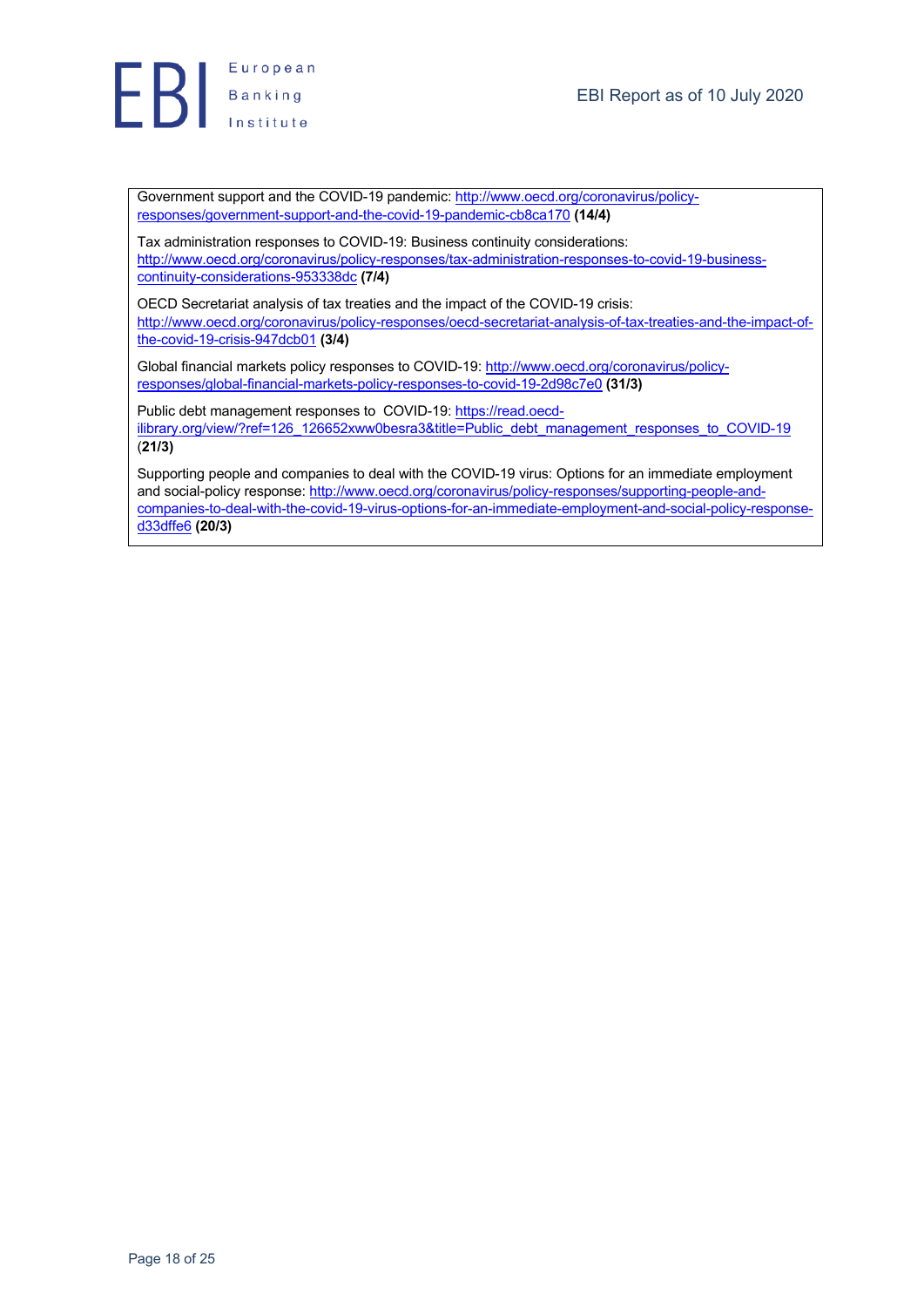

| <b>II. Financial Stability - Banking Regulation</b>                                                                                                                                                                                                                    |
|------------------------------------------------------------------------------------------------------------------------------------------------------------------------------------------------------------------------------------------------------------------------|
| A. International Level                                                                                                                                                                                                                                                 |
| 1. Financial Stability Board (FSB)                                                                                                                                                                                                                                     |
| FSB statement on the impact of COVID-19 on global benchmark reform: https://www.fsb.org/2020/07/fsb-<br>statement-on-the-impact-of-covid-19-on-global-benchmark-reform (1/7)                                                                                           |
| COVID-19, the Financial Stability Board and the G20 Financial Reform Agenda:<br>https://www.fsb.org/2020/06/covid-19-the-financial-stability-board-and-the-g20-financial-reform-agenda (25/6)                                                                          |
| FSB Americas group discusses financial vulnerabilities and the impact of COVID-19:<br>https://www.fsb.org/2020/06/fsb-americas-group-discusses-financial-vulnerabilities-and-the-impact-of-covid-<br>19(5/6)                                                           |
| FSB Europe group discusses financial vulnerabilities and responses to the COVID-19 pandemic:<br>https://www.fsb.org/2020/05/fsb-europe-group-discusses-financial-vulnerabilities-and-responses-to-the-covid-                                                           |
| 19-pandemic (28/5)                                                                                                                                                                                                                                                     |
| Financial policymakers discuss responses to COVID-19 with the private sector:<br>https://www.fsb.org/2020/05/financial-policymakers-discuss-responses-to-covid-19-with-the-private-sector<br>(26/5)                                                                    |
| FSB Sub-Saharan Africa group discusses regional financial stability and the impact of COVID-19:<br>https://www.fsb.org/2020/04/fsb-sub-saharan-africa-group-discusses-regional-financial-stability-and-the-<br>impact-of-covid-19/ <sub>(28/4)</sub>                   |
| Call with trade associations on COVID-19: https://www.fsb.org/wp-content/uploads/Domanski-COVID-19-<br>trade-association-call.pdf (15/4)                                                                                                                               |
| FSB publishes report on international cooperation to address the financial stability implications of COVID-19:<br>https://www.fsb.org/2020/04/fsb-publishes-report-on-international-cooperation-to-address-the-financial-<br>stability-implications-of-covid-19 (15/4) |
| FSB Chair updates Finance Ministers and Central Bank Governors on COVID-19 response:<br>https://www.fsb.org/2020/04/fsb-chair-updates-finance-ministers-and-central-bank-governors-on-covid-19-<br>response (14/4)                                                     |
| FSB members take action to ensure continuity of critical financial services functions:<br>https://www.fsb.org/2020/04/fsb-members-take-action-to-ensure-continuity-of-critical-financial-services-<br>functions (2/4)                                                  |
| FSB coordinates financial sector work to buttress the economy in response to COVID-19:<br>https://www.fsb.org/2020/03/fsb-coordinates-financial-sector-work-to-buttress-the-economy-in-response-to-<br>covid-19 (20/3)                                                 |
| 2. Basel Committee on Banking Supervision (BCBS)                                                                                                                                                                                                                       |
| Basel Committee and IOSCO announce deferral of final implementation phases of the margin requirements<br>for non-centrally cleared derivatives: https://www.bis.org/press/p200403a.htm (3/4)                                                                           |
| Measures to reflect the impact of COVID-19: https://www.bis.org/bcbs/publ/d498.htm (3/4)                                                                                                                                                                               |
| Governors and Heads of Supervision announce deferral of Basel III implementation to increase operational<br>capacity of banks and supervisors to respond to COVID-19: https://www.bis.org/press/p200327.htm (27/3)                                                     |
| Basel Committee coordinates policy and supervisory response to Covid-19:                                                                                                                                                                                               |

https://www.bis.org/press/p200320.htm **(20/3)**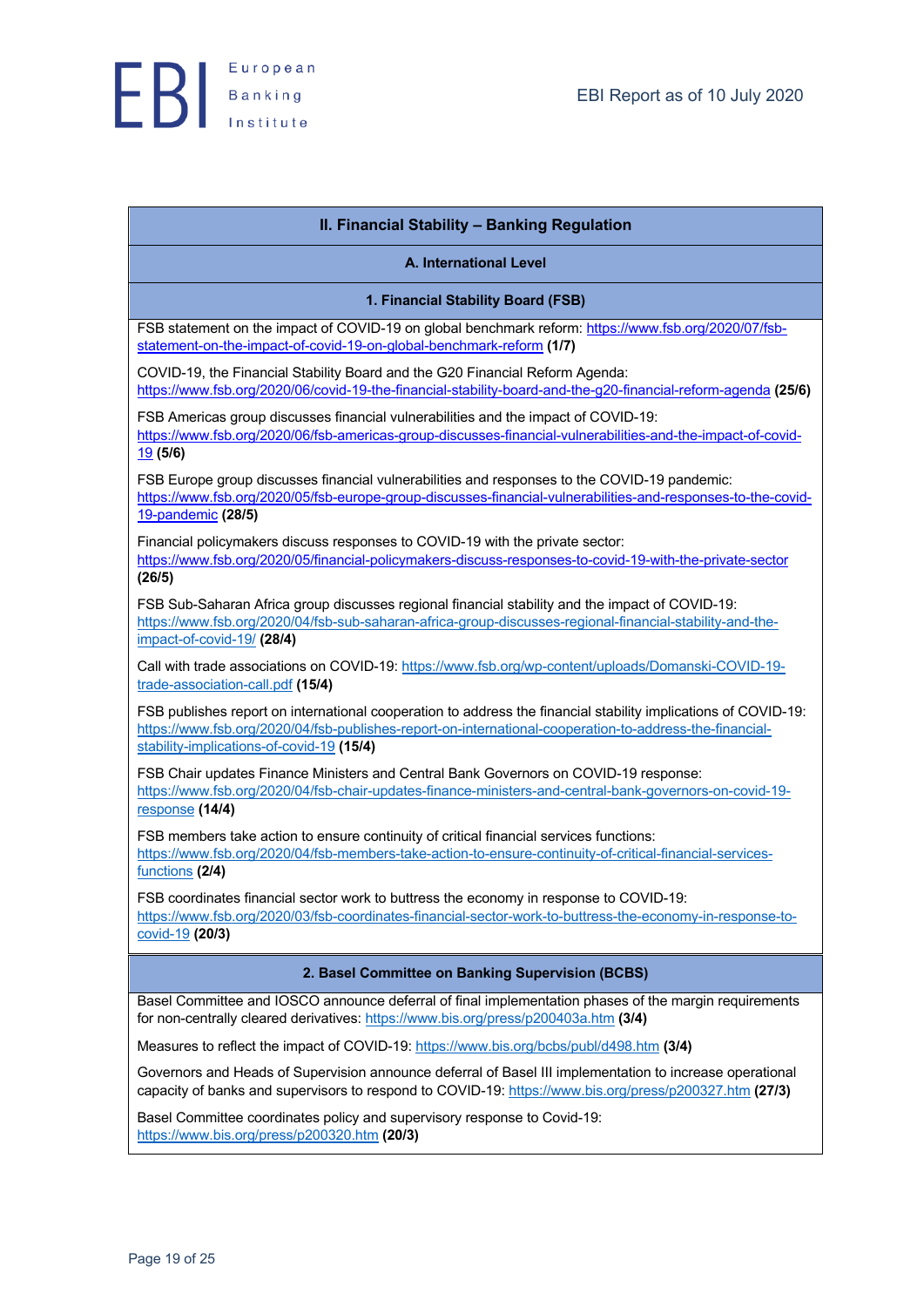#### **3. International Association of Deposit Insurers (IADI)**

Recent IADI COVID-19 Survey Results and Briefing Note on 'Ensuring Business Continuity and Effective Crisis Management Activities for Deposit Insurers': https://www.iadi.org/en/news/recent-iadi-covid-19-surveyresults-and-briefing-note-on-ensuring-business-continuity-and-effective-crisis-management-activities-fordeposit-insurers/ **(27/4)**

#### **B. EU – Euro Area Level**

#### **1. ECB – Single Supervisory Mechanism (SSM)**

ECB launches public consultation on its supervisory approach to consolidation: https://www.bankingsupervision.europa.eu/press/pr/date/2020/html/ssm.pr200701~3a15b9f8b1.en.html **(1/7)**

The COVID-19 crisis and its implications for fiscal policies: https://www.ecb.europa.eu/pub/economicbulletin/focus/2020/html/ecb.ebbox202004\_07~145cc90654.en.html **(18/6)**

Impact of the COVID-19 lockdown on trade in travel services: https://www.ecb.europa.eu/pub/economicbulletin/focus/2020/html/ecb.ebbox202004\_01~d1a38decec.en.html **(17/6)**

The COVID-19 pandemic and access to finance for small and medium-sized enterprises: evidence from survey data: https://www.ecb.europa.eu/pub/economicbulletin/focus/2020/html/ecb.ebbox202004\_03~45b9442bb3.en.html **(17/6)**

Coronavirus (COVID-19): market fear as implied by options prices: https://www.ecb.europa.eu/pub/economicbulletin/focus/2020/html/ecb.ebbox202004\_02~26672a3808.en.html **(17/6)**

COVID-19 and non-performing loans: lessons from past crises: https://www.ecb.europa.eu/pub/economicresearch/resbull/2020/html/ecb.rb200527~3fe177d27d.en.pdf **(27/5)**

Pandemic increases risks to financial stability:

https://www.ecb.europa.eu/press/pr/date/2020/html/ecb.pr200526~cbbd04bd5d.en.html **(26/5)**

Opinion on amendments to the Union prudential framework in response to the COVID-19 pandemic (CON/2020/16): https://www.bankingsupervision.europa.eu/ecb/legal/pdf/en\_con\_2020\_16.sign.pdf **(20/5)**

ECB Banking Supervision provides temporary relief for capital requirements for market risk: https://www.bankingsupervision.europa.eu/press/pr/date/2020/html/ssm.pr200416~ecf270bca.en.html **(16/4)**

ECB supports macroprudential policy actions taken in response to coronavirus outbreak: https://www.ecb.europa.eu/press/pr/date/2020/html/ecb.pr200415~96f622e255.en.html **(15/4)**

Recommendation of the ECB of 27 March 2020 on dividend distributions during the COVID-19 pandemic and repealing Recommendation ECB/2020/1 (ECB/2020/19, OJ C 102I, 30.3.2020, p. 1): https://eurlex.europa.eu/legal-

content/EN/TXT/?uri=uriserv:OJ.CI.2020.102.01.0001.01.ENG&toc=OJ:C:2020:102I:FULL **(30/3)**

ECB Banking Supervision provides further flexibility to banks in reaction to coronavirus: https://www.bankingsupervision.europa.eu/press/pr/date/2020/html/ssm.pr200320~4cdbbcf466.en.html **(20/3)**

ECB Banking Supervision provides temporary capital and operational relief in reaction to coronavirus: https://www.bankingsupervision.europa.eu/press/pr/date/2020/html/ssm.pr200312~43351ac3ac .en.html **(12/3)**

#### **2. European Banking Authority (EBA)**

EBA calls on resolution authorities to consider the impact of COVID-19 on resolution strategies and resolvability assessments: https://eba.europa.eu/eba-calls-resolution-authorities-consider-impact-covid-19 resolution-strategies-and-resolvability **(9/7)**

EBA provides clarity on the implementation of the prudential framework in the context of COVID-19: https://eba.europa.eu/eba-provides-clarity-implementation-prudential-framework-context-covid-19 **(7/7)**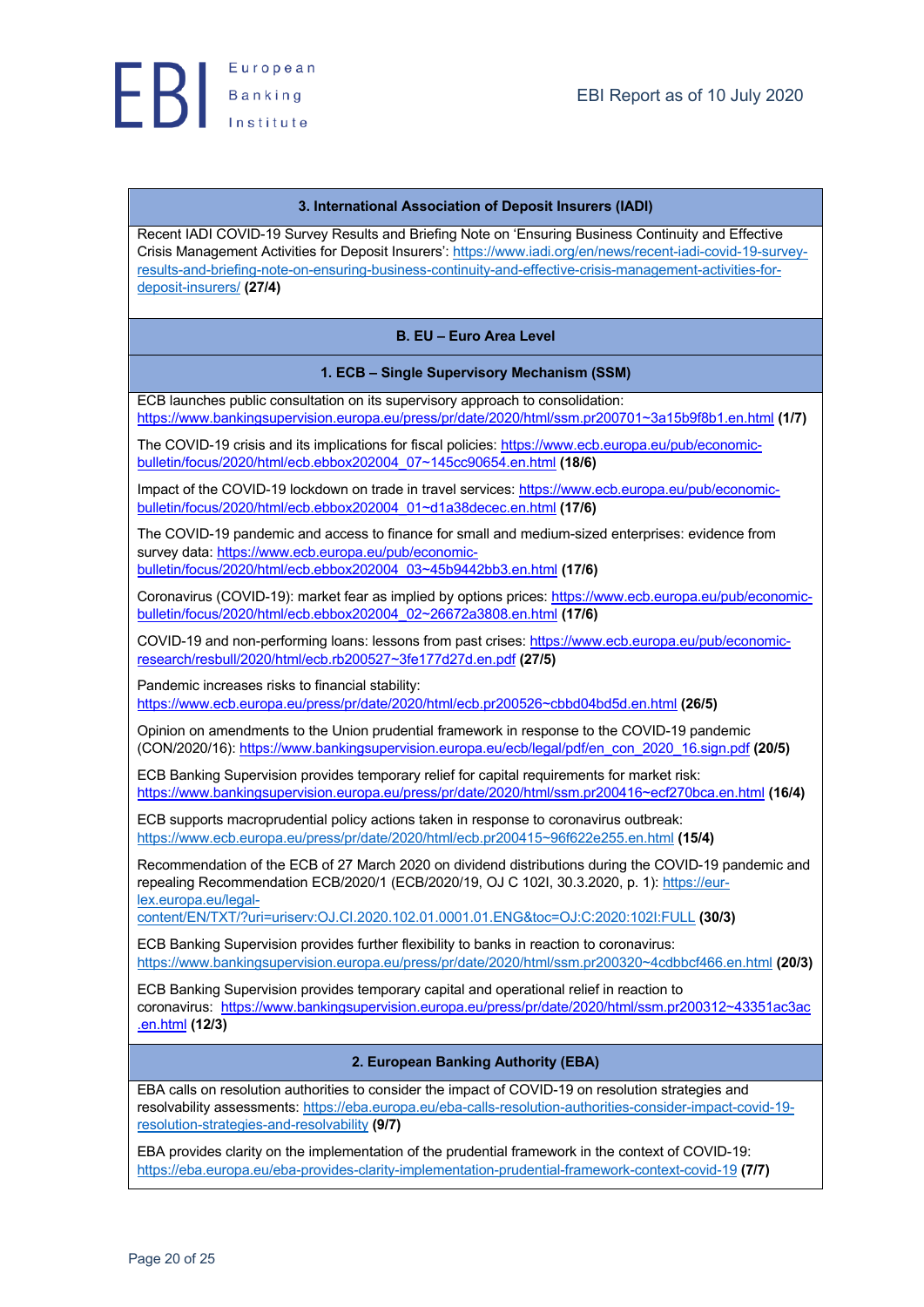EBA extends deadline for the application of its Guidelines on payment moratoria to 30 September: https://eba.europa.eu/eba-extends-deadline-application-its-guidelines-payment-moratoria-30-september **(18/6)**

EBA releases bank-by-bank data at the start of the COVID-19 crisis: https://eba.europa.eu/eba-releasesbank-bank-data-start-covid-19-crisis **(8/6)**

EBA issues Guidelines to address gaps in reporting data and public information in the context of COVID-19: https://eba.europa.eu/eba-issues-guidelines-address-gaps-reporting-data-and-public-information-contextcovid-19 **(2/6)**

Thematic note - Preliminary analysis of impact of COVID-19 on EU banks:

https://eba.europa.eu/sites/default/documents/files/document\_library/Risk%20Analysis%20and%20Data/Risk %20Assessment%20Reports/2020/Thematic%20notes/883986/Thematic%20note%20- %20Preliminary%20analysis%20of%20impact%20of%20COVID-

19%20on%20EU%20banks%20%E2%80%93%20May%202020.pdf **(25/5)**

Joint RTS on amendments to the bilateral margin requirements under EMIR in response to the COVID-19 outbreak: https://eba.europa.eu/joint-rts-amendments-bilateral-margin-requirements-under-emir-responsecovid-19-outbreak **(4/5)**

EBA provides further guidance on the use of flexibility in relation to COVID-19 and calls for heightened attention to risks: https://eba.europa.eu/eba-provides-further-guidance-use-flexibility-relation-covid-19-andcalls-heightened-attention-risks **(22/4)**

EU banks sail through the Corona crisis with sound capital ratios: https://eba.europa.eu/eu-banks-sailthrough-corona-crisis-sound-capital-ratios **(14/4)**

Guidelines on legislative and non-legislative moratoria on loan repayments applied in the light of the COVID-19 crisis (EBA/GL/2020/02):

https://eba.europa.eu/sites/default/documents/files/document\_library/Publications/Guidelines/2020/Guidelines %20on%20legislative%20and%20non-

legislative%20moratoria%20on%20loan%20repayments%20applied%20in%20the%20light%20of%20the%20 COVID-19%20crisis/EBA-GL-2020-02%20Guidelines%20on%20payment%20moratoria.pdf **(2/4)**

EBA provides additional clarity on measures to mitigate the impact of COVID-19 on the EU banking sector: https://eba.europa.eu/eba-provides-additional-clarity-on-measures-mitigate-impact-covid-19-eu-bankingsector **(31/3)**

EBA provides clarity to banks and consumers on the application of the prudential framework in light of COVID-19 measures: https://eba.europa.eu/eba-provides-clarity-banks-consumers-application-prudentialframework-light-covid-19-measures **(25/3)**

EBA statement on actions to mitigate the impact of COVID-19 on the EU banking sector: https://eba.europa.eu/eba-statement-actions-mitigate-impact-covid-19-eu-banking-sector **(12/3)**

## **3. Single Resolution Board (SRB)**

The SRB's fifth anniversary in times of an unprecedented pandemia: https://srb.europa.eu/en/node/1035 **(3/7)**

MREL: the next steps: https://srb.europa.eu/en/node/1028 **(17/6)**

Resolution planning cycle 2020: setting a course for financial stability: https://srb.europa.eu/en/node/981 **(7/5)**

COVID-19 crisis: the SRB's approach to MREL targets: https://srb.europa.eu/en/node/967 **(8/4)**

An extraordinary challenge: SRB actions to support efforts to mitigate the economic impact of the COVID-19 outbreak: https://srb.europa.eu/en/node/965 **(1/4)**

Letter to banks under the SRB's remit on potential operational relief measures related to the COVID-19 outbreak: https://srb.europa.eu/en/node/965 **(1/4)**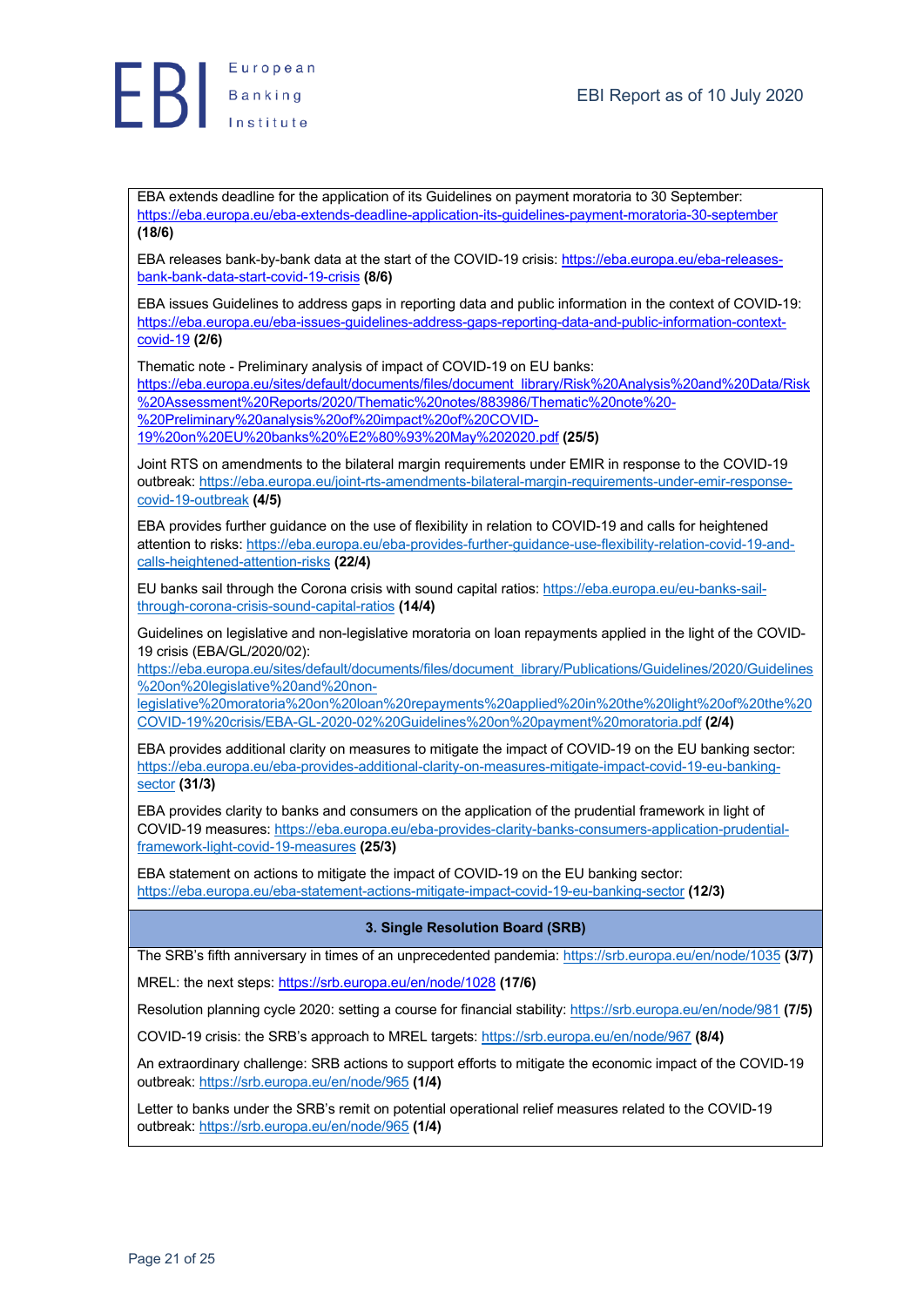

#### **4. European Systemic Risk Board (ESRB)**

The General Board of the ESRB held its 38th regular meeting on 25 June 2020: https://www.esrb.europa.eu/news/pr/date/2020/html/esrb.pr200702~87d1563eba.en.html **(2/7)**

Recommendation of the ESRB of 2 June 2020 amending Recommendation ESRB/2015/2 on the assessment of cross-border effects of and voluntary reciprocity for macroprudential policy measures (OJ C 217, 1.7.2020, p. 1): https://eur-lex.europa.eu/legal-

content/EN/TXT/?uri=uriserv:OJ.C\_.2020.217.01.0001.01.ENG&toc=OJ:C:2020:217:TOC **(1/7)**

Recommendation of the ESRB of 27 May 2020 on restriction of distributions during the COVID-19 pandemic (OJ C 212, 26.6.2020, p. 1): https://eur-lex.europa.eu/legalcontent/EN/TXT/?uri=uriserv%3AOJ.C\_.2020.212.01.0001.01.ELL&toc=OJ%3AC%3A2020%3A212%3ATOC **(26/6)**

Decision of the ESRB of 2 June 2020 on the cancellation of certain reports on actions and measures taken pursuant to Recommendation ESRB/2014/1 and Recommendation ESRB/2015/2 of the European Systemic Risk Board (OJ C 205, 19.6.2020, p. 13): https://eur-

lex.europa.eu/legalcontent/EN/TXT/?uri=uriserv:OJ.C\_.2020.205.01.0013.01.ENG&toc=OJ:C:2020:205:TOC **(19/6)**

Recommendation of the ESRB of 6 May 2020 on liquidity risks in investment funds (ESRB/2020/4, OJ C 200, 15.6.2020, p. 1): https://eur-lex.europa.eu/legal-

content/EN/TXT/?uri=uriserv:OJ.C\_.2020.200.01.0001.01.ENG&toc=OJ:C:2020:200:TOC **(15/6)**

The General Board of the ESRB takes second set of actions in response to the coronavirus emergency at its extraordinary meeting on 27 May 2020: https://www.esrb.europa.eu/news/pr/date/2020/html/esrb.pr200608~c9d71f035a.en.html **(8/6)**

The General Board of the ESRB takes first set of actions to address the coronavirus emergency at its

extraordinary meeting on 6 May 2020:

https://www.esrb.europa.eu/news/pr/date/2020/html/esrb.pr200514~bb1f96a327.en.html **(14/5)**

Policy measures in response to the COVID-19 pandemic: https://www.esrb.europa.eu/home/coronavirus/html/index.en.html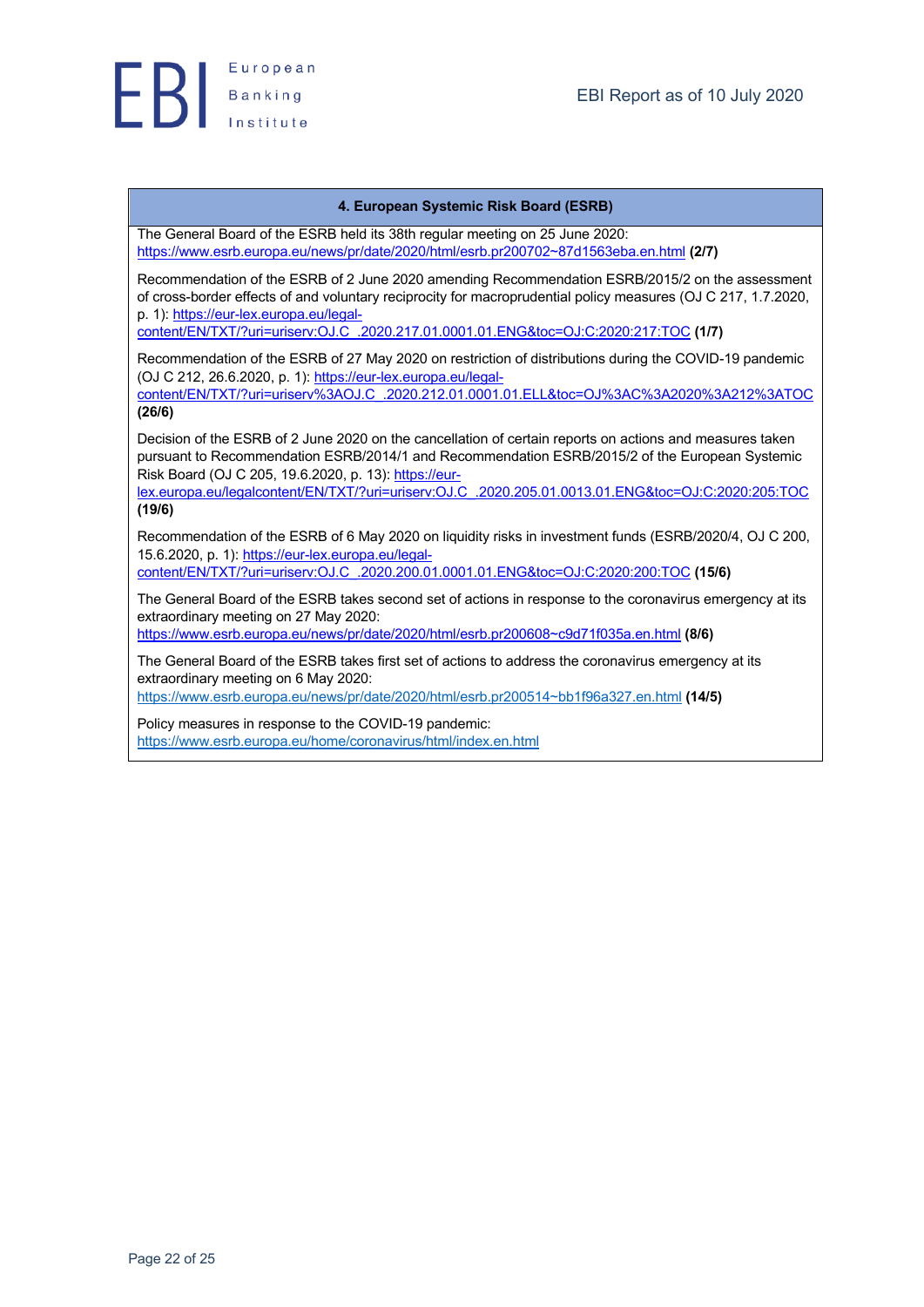

#### **III. Capital Markets Regulation**

#### **A. International Level: International Organization of Securities Commissions (IOSCO)**

IOSCO encourages issuers' fair disclosure about COVID-19 related impacts: https://www.iosco.org/news/pdf/IOSCONEWS568.pdf **(29/5)**

Financial policymakers discuss responses to COVID-19 with the private sector: https://www.iosco.org/news/pdf/IOSCONEWS566.pdf **(26/5)**

IOSCO reprioritizes its work program to address impact of COVID-19: https://www.iosco.org/news/pdf/IOSCONEWS562.pdf **(8/4)**

IOSCO Statement on Application of Accounting Standards during the COVID-19 Outbreak: https://www.iosco.org/news/pdf/IOSCONEWS561.pdf **(3/4)**

Basel Committee and IOSCO announce deferral of final implementation phases of the margin requirements for noncentrally cleared derivatives: https://www.iosco.org/news/pdf/IOSCONEWS560.pdf **(3/4)**

Securities regulators coordinate responses to COVID-19 through IOSCO: https://www.iosco.org/news/pdf/IOSCONEWS559.pdf **(25/3)**

#### **B. EU Level: European Securities and Markets Authority (ESMA)**

ESMA renews its Decision requiring net short position holders to report positions of 0.1% and above: https://www.esma.europa.eu/press-news/esma-news/esma-renews-its-decision-requiring-net-short-positionholders-report-positions **(11/6)**

ESMA publishes statement on MiFIR open access and COVID-19: https://www.esma.europa.eu/pressnews/esma-news/esma-publishes-statement-mifir-open-access-and-covid-19 **(11/6)**

ESMA calls for transparency on COVID-19 effects in half-yearly financial reports: https://www.esma.europa.eu/press-news/esma-news/esma-calls-transparency-covid-19-effects-in-half-yearlyfinancial-reports **(20/5)**

ESMA – non-renewal and termination of short selling bans by Austrian FMA, Belgian FSMA, French AMF, Greek HCMC, Italian CONSOB and Spanish CNMV: https://www.esma.europa.eu/press-news/esmanews/esma-%E2%80%93-non-renewal-and-termination-short-selling-bans-austrian-fma-belgian-fsma **(18/5)**

ESMA supports ESRB actions to address COVID-related systemic vulnerabilities: https://www.esma.europa.eu/press-news/esma-news/esma-supports-esrb-actions-address-covid-relatedsystemic-vulnerabilities **(14/5)**

ESMA highlights challenges for rating Collateralised Loan Obligations: https://www.esma.europa.eu/pressnews/esma-news/esma-highlights-challenges-rating-collateralised-loan-obligations **(13/5)**

ESMA reminds firms of conduct of business obligations under MiFID II: https://www.esma.europa.eu/pressnews/esma-news/esma-reminds-firms-conduct-business-obligations-under-mifid-ii **(6/5)**

Joint RTS on amendments to the bilateral margin requirements under EMIR in response to the COVID-19 outbreak: https://eba.europa.eu/joint-rts-amendments-bilateral-margin-requirements-under-emir-responsecovid-19-outbreak **(4/5)**

ESMA issues new Q&A on Alternative Performance Measures in the context of COVID-19: https://www.esma.europa.eu/press-news/esma-news/esma-issues-new-qa-alternative-performancemeasures-in-context-covid-19 **(17/4)**

ESMA Decision (EU) 2020/525 of 16 March 2020 to require natural or legal persons who have net short positions to temporarily lower the notification thresholds of net short positions in relation to the issued shares capital of companies whose shares are admitted to trading on a regulated market above a certain threshold to notify the competent authorities in accordance with point (a) of Article 28(1) of Regulation (EU) No 236/2012 of the European Parliament and of the Council (OJ L 116, 15.4.2020, p. 5): https://eur-lex.europa.eu/legalcontent/EN/TXT/?uri=uriserv:OJ.L\_.2020.116.01.0005.01.ENG&toc=OJ:L:2020:116:FULL **(15/4)**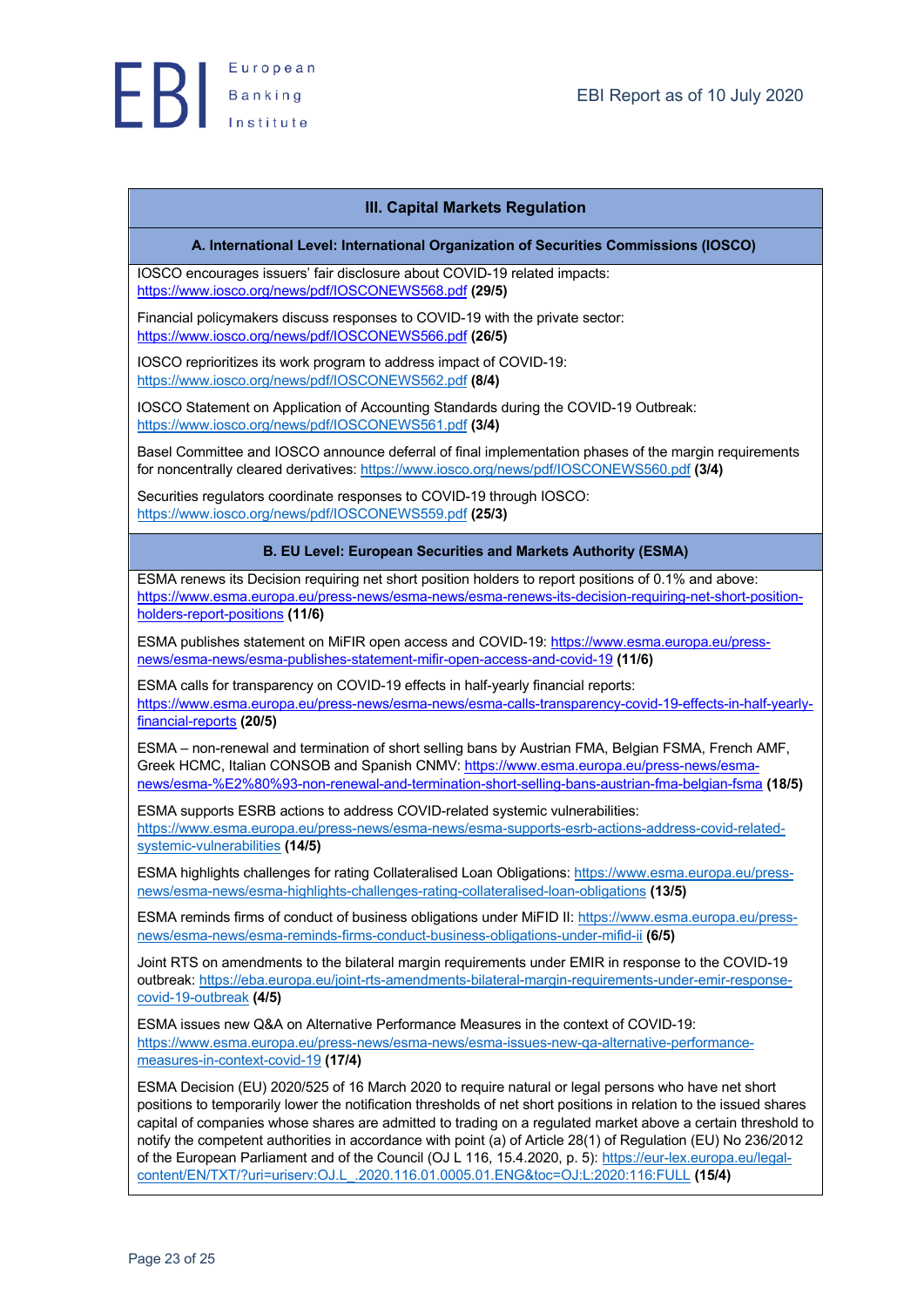

ESMA issues positive opinions on short selling bans by Austrian FMA, Belgian FSMA, French AMF, Greek HCMC and Spanish CNMV: https://www.esma.europa.eu/press-news/esma-news/esma-issues-positiveopinions-short-selling-bans-austrian-fma-belgian-fsma **(15/4)**

ESMA postpones publication dates for annual non-equity transparency calculations and quarterly SI data: https://www.esma.europa.eu/press-news/esma-news/esma-postpones-publication-dates-annual-non-equitytransparency-calculations **(9/4)**

ESMA promotes coordinated action regarding benchmarks external audit requirements: https://www.esma.europa.eu/press-news/esma-news/esma-promotes-coordinated-action-regardingbenchmarks-external-audit **(9/4)**

ESMA sets out supervisory expectations on publication of investment funds' periodic reports: https://www.esma.europa.eu/press-news/esma-news/esma-sets-out-supervisory-expectations-publicationinvestment-funds-periodic **(9/4)**

ESMA updates its risk assessment in light of the COVID-19 pandemic: https://www.esma.europa.eu/pressnews/esma-news/esma-updates-its-risk-assessment-in-light-covid-19-pandemic **(2/4)**

ESMA provides clarifications for best execution reports under MiFID II: https://www.esma.europa.eu/pressnews/esma-news/esma-provides-clarifications-best-execution-reports-under-mifid-ii **(31/3)**

ESMA issues guidance on financial reporting deadlines in light of COVID-19: https://www.esma.europa.eu/press-news/esma-news/esma-issues-guidance-financial-reporting-deadlines-inlight-covid-19 **(27/3)**

ESMA confirms application date of equity transparency calculations: https://www.esma.europa.eu/pressnews/esma-news/esma-confirms-application-date-equity-transparency-calculations **(27/3)**

ESMA clarifies position on SFTR Backloading: https://www.esma.europa.eu/press-news/esma-news/esmaclarifies-position-sftr-backloading **(26/3)**

ESMA issues guidance on accounting implications of COVID-19: https://www.esma.europa.eu/pressnews/esma-news/esma-issues-guidance-accounting-implications-covid-19 **(25/3)**

ESMA sets out approach on MiFIR Tick-Size Regime for Systematic Internalisers: https://www.esma.europa.eu/press-news/esma-news/esma-sets-out-approach-mifir-tick-size-regimesystematic-internalisers **(20/3)**

ESMA clarifies position on call taping under MIFID II: https://www.esma.europa.eu/press-news/esmanews/esma-clarifies-position-call-taping-under-mifid-ii **(20/3)**

ESMA issues positive opinions on bans on net short positions by Belgian FSMA and Greek HCMC: https://www.esma.europa.eu/press-news/esma-news/esma-issues-positive-opinions-bans-net-shortpositions-belgian-fsma-and-greek **(19/3)**

ESMA sets out approach to SFTR implementation: https://www.esma.europa.eu/press-news/esmanews/esma-sets-out-approach-sftr-implementation **(19/3)**

ESMA issues positive opinion on short selling ban by French AMF and Spanish CNMV: https://www.esma.europa.eu/press-news/esma-news/esma-issues-positive-opinion-short-selling-ban-frenchamf **(18/3)**

ESMA issues positive opinion on short selling ban by Italian CONSOB: https://www.esma.europa.eu/pressnews/esma-news/esma-issues-positive-opinion-short-selling-ban-italian-consob-1 **(17/3)**

ESMA requires net short position holders to report positions of 0.1% and above: https://www.esma.europa.eu/press-news/esma-news/esma-requires-net-short-position-holders-reportpositions-01-and-above **(16/3)**

ESMA recommends action by financial market participants for COVID-19 impact: https://www.esma.europa.eu/press-news/esma-news/esma-recommends-action-financial-market-participantscovid-19-impact **(11/3)**